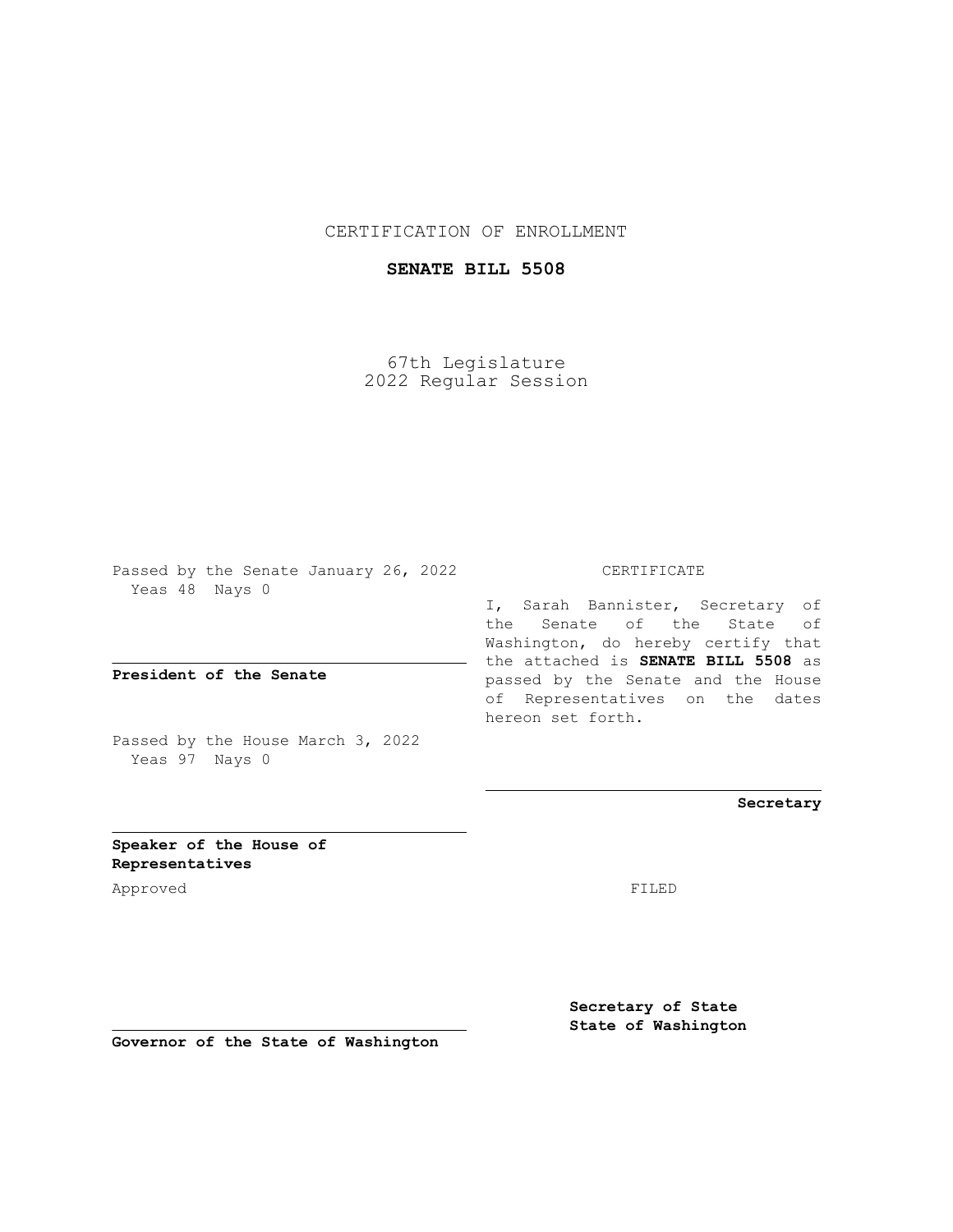## **SENATE BILL 5508**

Passed Legislature - 2022 Regular Session

**State of Washington 67th Legislature 2022 Regular Session**

**By** Senators Liias, Muzzall, Cleveland, Frockt, Hunt, Lovick, Mullet, Randall, Robinson, and Stanford; by request of Insurance Commissioner

Prefiled 12/07/21. Read first time 01/10/22. Referred to Committee on Health & Long Term Care.

 AN ACT Relating to the insurance guaranty fund; and amending RCW 48.32A.015, 48.32A.025, 48.32A.045, 48.32A.055, 48.32A.065, 48.32A.075, 48.32A.085, 48.32A.095, 48.32A.115, 48.32A.135, 48.32A.175, and 48.32A.185.4

5 BE IT ENACTED BY THE LEGISLATURE OF THE STATE OF WASHINGTON:

6 **Sec. 1.** RCW 48.32A.015 and 2001 c 50 s 2 are each amended to 7 read as follows:

8 (1) The purpose of this chapter is to protect, subject to certain 9 limitations, the persons specified in RCW 48.32A.025(1) against 10 failure in the performance of contractual obligations, under life 11 ((and)) insurance, disability insurance ((policies)), health benefit 12 plans, and certificates of coverage, and annuity policies, plans, or 13 contracts specified in RCW 48.32A.025(2), because of the impairment 14 or insolvency of the member insurer that issued the policies, plans, 15 or contracts.

16 (2) To provide this protection, an association of member insurers is created to pay benefits and to continue coverages as limited by this chapter, and members of the association are subject to assessment to provide funds to carry out the purpose of this chapter.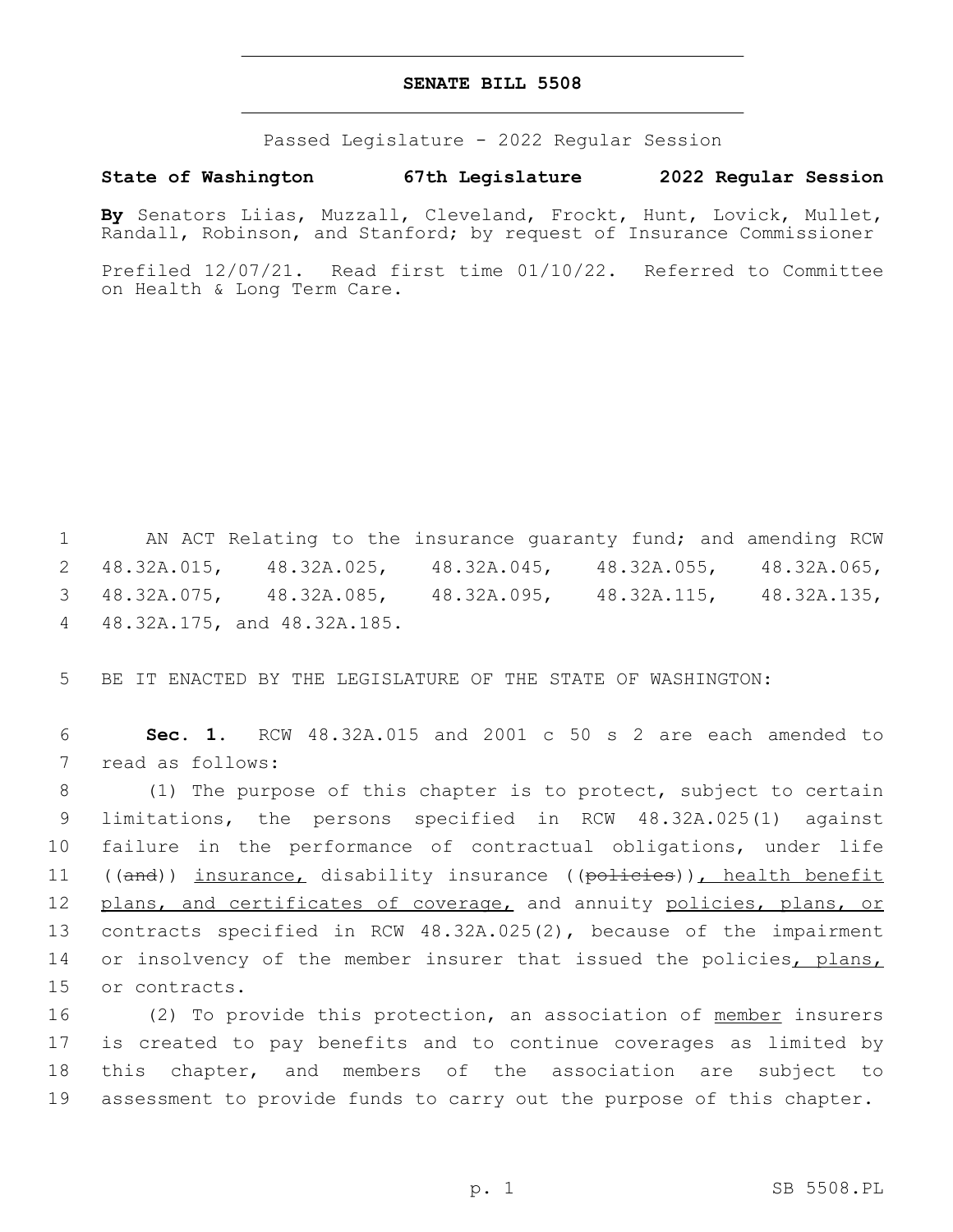**Sec. 2.** RCW 48.32A.025 and 2001 c 50 s 3 are each amended to 2 read as follows:

 (1) This chapter provides coverage for the policies and contracts specified in subsection (2) of this section as follows:

 (a) To persons who, regardless of where they reside, except for nonresident certificate holders or enrollees under group policies or contracts, are the beneficiaries, assignees, or payees, including health care providers and facilities rendering services covered under health benefit plans, policies, or certificates of coverage, of the 10 persons covered under (b) of this subsection;

11 (b) To persons who are owners of or certificate holders or 12 enrollees under the policies or contracts, other than unallocated annuity contracts and structured settlement annuities, and in each 14 case who:

15 (i) Are residents; or

 (ii) Are not residents, but only under all of the following conditions:17

 (A) The member insurer that issued the policies or contracts is 19 domiciled in this state;

 (B) The states in which the persons reside have associations 21 similar to the association created by this chapter; and

 (C) The persons are not eligible for coverage by an association 23 in any other state due to the fact that the insurer, health care service contractor, or health maintenance organization was not licensed in the state at the time specified in the state's guaranty 26 association law:

 (c) For unallocated annuity contracts specified in subsection (2) 28 of this section, (a) and (b) of this subsection do not apply, and this chapter, except as provided in (e) and (f) of this subsection, 30 does provide coverage to:

 (i) Persons who are the owners of the unallocated annuity contracts if the contracts are issued to or in connection with a specific benefit plan whose plan sponsor has its principal place of 34 business in this state; and

 (ii) Persons who are owners of unallocated annuity contracts issued to or in connection with government lotteries if the owners 37 are residents;

 (d) For structured settlement annuities specified in subsection (2) of this section, (a) and (b) of this subsection do not apply, and this chapter, except as provided in (e) and (f) of this subsection,

p. 2 SB 5508.PL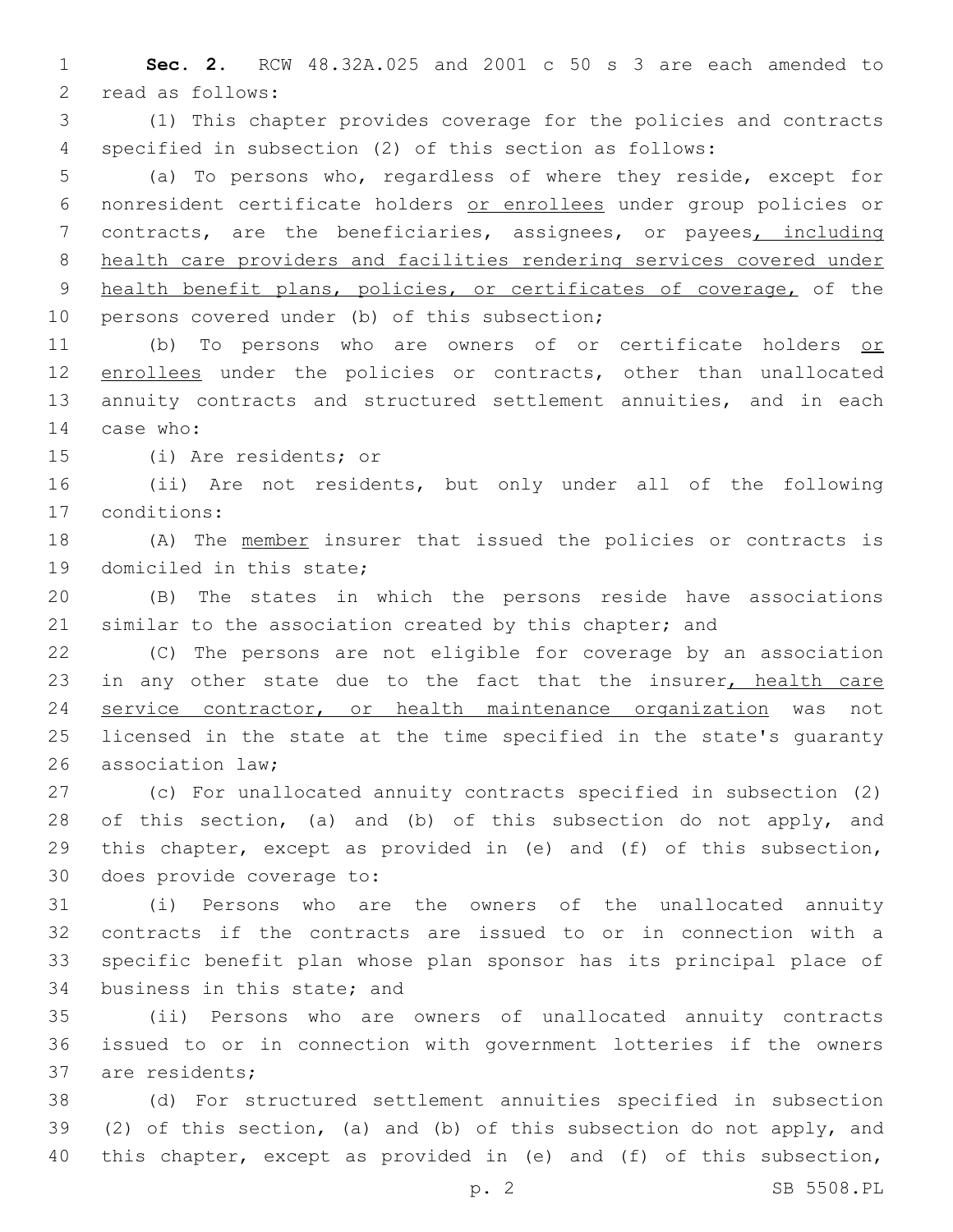does provide coverage to a person who is a payee under a structured settlement annuity, or beneficiary of a payee if the payee is 3 deceased, if the payee:

 (i) Is a resident, regardless of where the contract owner 5 resides; or

 (ii) Is not a resident, but only under both of the following 7 conditions:

 (A)(I) The contract owner of the structured settlement annuity is 9 a resident; or

 (II) The contract owner of the structured settlement annuity is not a resident, but the insurer that issued the structured settlement annuity is domiciled in this state; and the state in which the contract owner resides has an association similar to the association 14 created by this chapter; and

 (B) Neither the payee, nor beneficiary, nor enrollee, nor the contract owner is eligible for coverage by the association of the state in which the payee or contract owner resides;

(e) This chapter does not provide coverage to:

 (i) A person who is a payee, or beneficiary, of a contract owner resident of this state, if the payee, or beneficiary, is afforded any 21 coverage by the association of another state;  $((e^x))$ 

 (ii) A person covered under (c) of this subsection, if any coverage is provided by the association of another state to the person; or

 (iii) A person who acquires rights to receive payments through a structured settlement factoring transaction as defined in 26 U.S.C. 27 Sec. 5891(c)(3)(A), regardless of whether the transaction occurred 28 before or after such section became effective; and

 (f) This chapter is intended to provide coverage to a person who is a resident of this state and, in special circumstances, to a nonresident. In order to avoid duplicate coverage, if a person who would otherwise receive coverage under this chapter is provided coverage under the laws of any other state, the person shall not be provided coverage under this chapter. In determining the application of this subsection (1)(f) in situations where a person could be covered by the association of more than one state, whether as an 37 owner, payee, beneficiary, enrollee, or assignee, this chapter shall be construed in conjunction with other state laws to result in 39 coverage by only one association.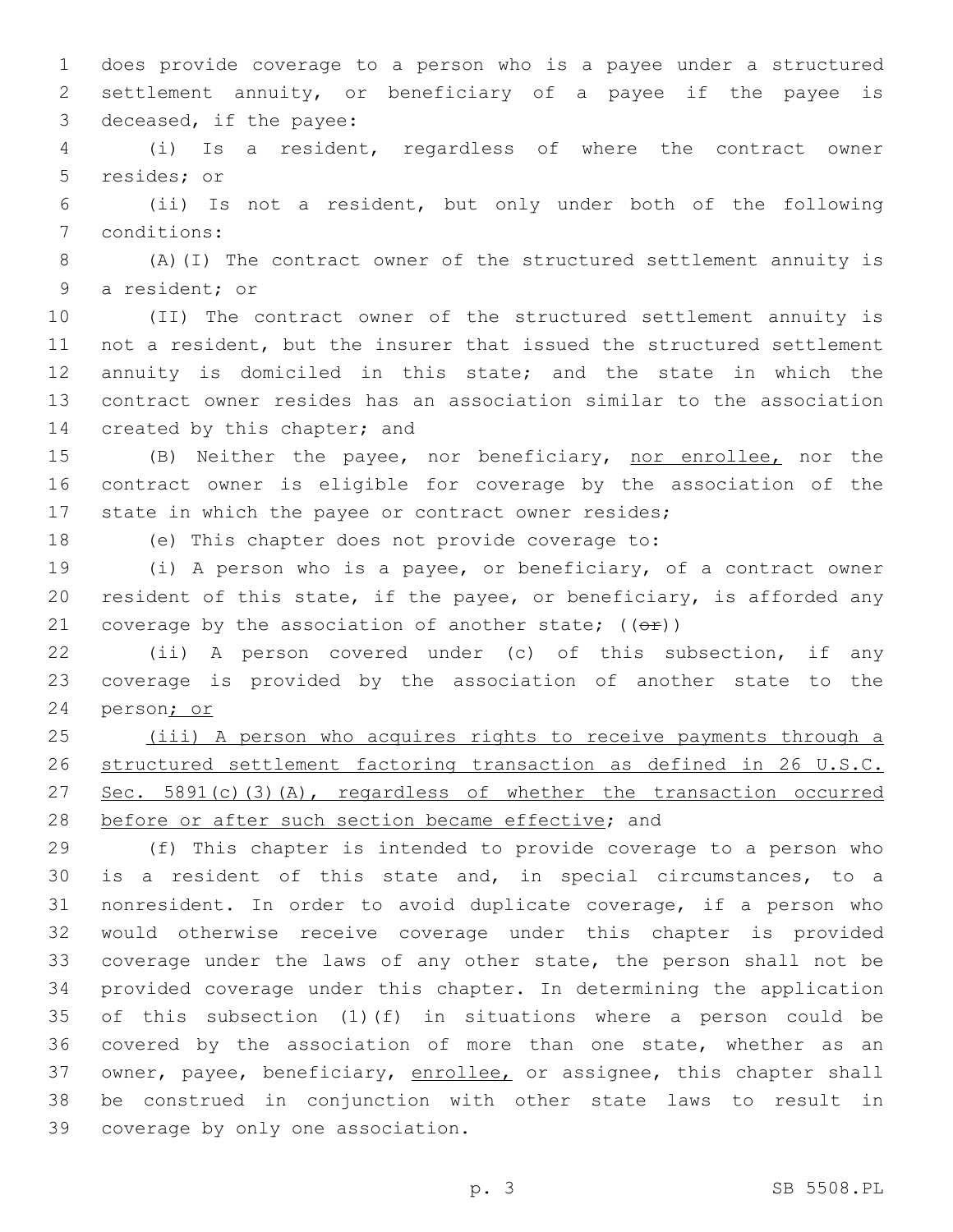(2)(a) This chapter provides coverage to the persons specified in subsection (1) of this section for policies, plans, or contracts of 3 direct, nongroup life, disability, health benefit, or ((annuity 4 policies or contracts)) annuities and supplemental contracts to any of these, for certificates under direct group policies and contracts, and for unallocated annuity contracts issued by member insurers, except as limited by this chapter. Annuity contracts and certificates under group annuity contracts include but are not limited to guaranteed investment contracts, deposit administration contracts, unallocated funding agreements, allocated funding agreements, structured settlement annuities, annuities issued to or in connection with government lotteries, and any immediate or deferred annuity contracts. However, any annuity contracts that are unallocated annuity contracts are subject to the specific provisions in this 15 chapter for unallocated annuity contracts.

16 (b) ((This)) Except as provided in (c) of this subsection, this 17 chapter does not provide coverage for:

 (i) A portion of a policy or contract not guaranteed by the 19 member insurer, or under which the risk is borne by the policy or 20 contract owner;

 (ii) A policy or contract of reinsurance, unless assumption certificates have been issued pursuant to the reinsurance policy or 23 contract;

 (iii) A portion of a policy or contract to the extent that the 25 rate of interest on which it is based, or the interest rate, crediting rate, or similar factor determined by use of an index or other external reference stated in the policy or contract employed in 28 calculating returns or changes in value:

 (A) Averaged over the period of four years prior to the date on which the member insurer becomes an impaired or insolvent insurer under this chapter, whichever is earlier, exceeds the rate of interest determined by subtracting two percentage points from Moody's corporate bond yield average averaged for that same four-year period or for such lesser period if the policy or contract was issued less than four years before the member insurer becomes an impaired or insolvent insurer under this chapter, whichever is earlier; and

 (B) On and after the date on which the member insurer becomes an impaired or insolvent insurer under this chapter, whichever is earlier, exceeds the rate of interest determined by subtracting three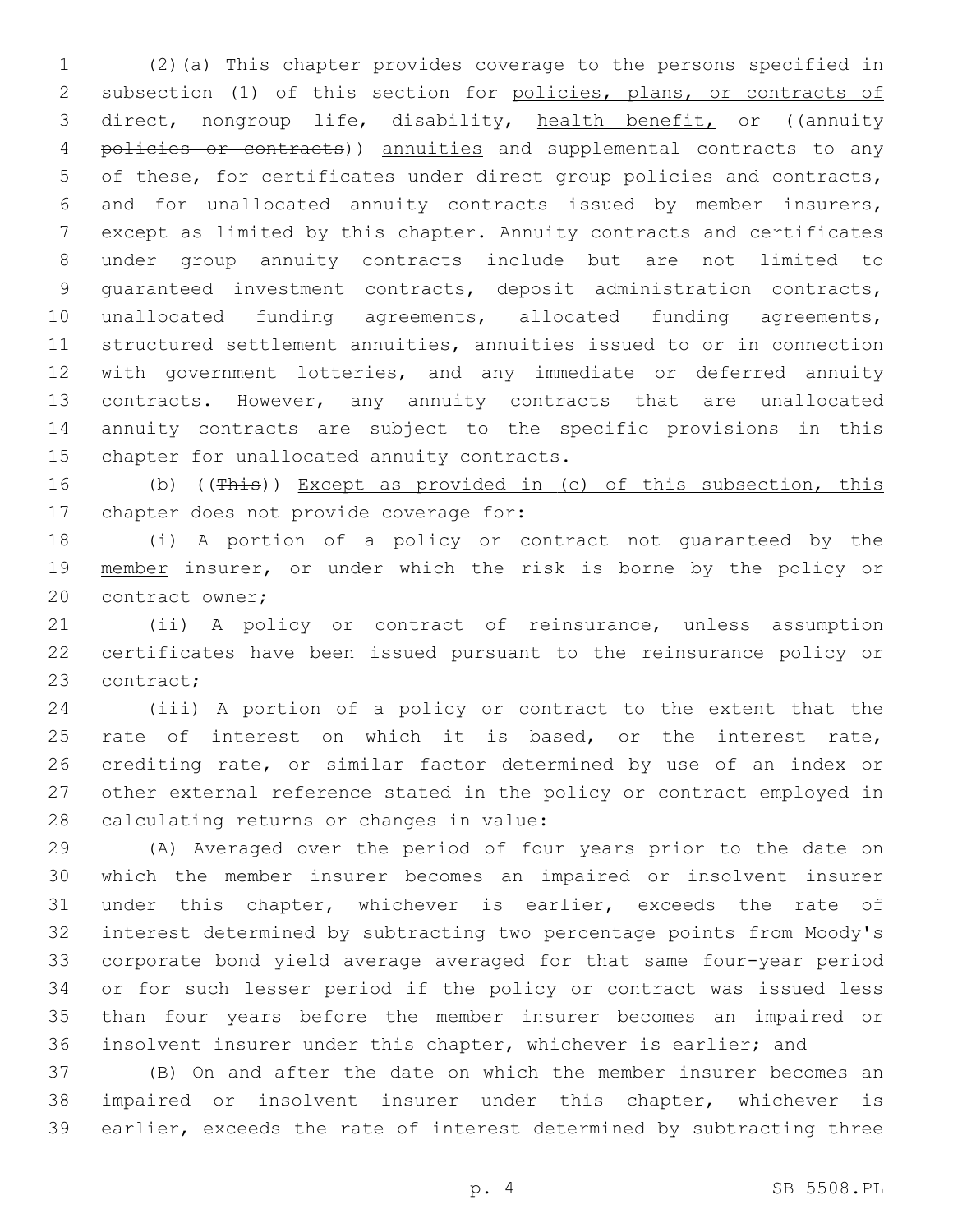1 percentage points from Moody's corporate bond yield average as most 2 recently available;

 (iv) A portion of a policy or contract issued to a plan or program of an employer, association, or other person to provide life, disability, health, or annuity benefits to its employees, members, or others, to the extent that the plan or program is self-funded or uninsured, including but not limited to benefits payable by an 8 employer, association, or other person under:

9 (A) A multiple employer welfare arrangement as defined in 29 10 U.S.C. Sec. ((1144)) 1002;

(B) A minimum premium group insurance plan;

12 (C) A stop-loss group insurance plan; or

13 (D) An administrative services only contract;

14 (v) A portion of a policy or contract to the extent that it 15 provides for:

16 (A) Dividends or experience rating credits;

17 (B) Voting rights; or

18 (C) Payment of any fees or allowances to any person, including 19 the policy or contract owner, in connection with the service to or 20 administration of the policy or contract;

 (vi) A policy or contract issued in this state by a member insurer at a time when it was not licensed or did not have a certificate of authority to issue the policy or contract in this 24 state;

 (vii) An unallocated annuity contract issued to or in connection with a benefit plan protected under the federal pension benefit guaranty corporation, regardless of whether the federal pension benefit guaranty corporation has yet become liable to make any 29 payments with respect to the benefit plan;

30 (viii) A portion of an unallocated annuity contract that is not 31 issued to or in connection with a specific employee, union, or 32 association of natural persons benefit plan or a government lottery;

33 (ix) A portion of a policy or contract to the extent that the 34 assessments required by RCW 48.32A.085 with respect to the policy or 35 contract are preempted by federal or state law;

36 (x) An obligation that does not arise under the express written 37 terms of the policy or contract issued by the member insurer to the 38 enrollee, contract owner, certificate holder, or policy owner, 39 including without limitation:

40 (A) Claims based on marketing materials;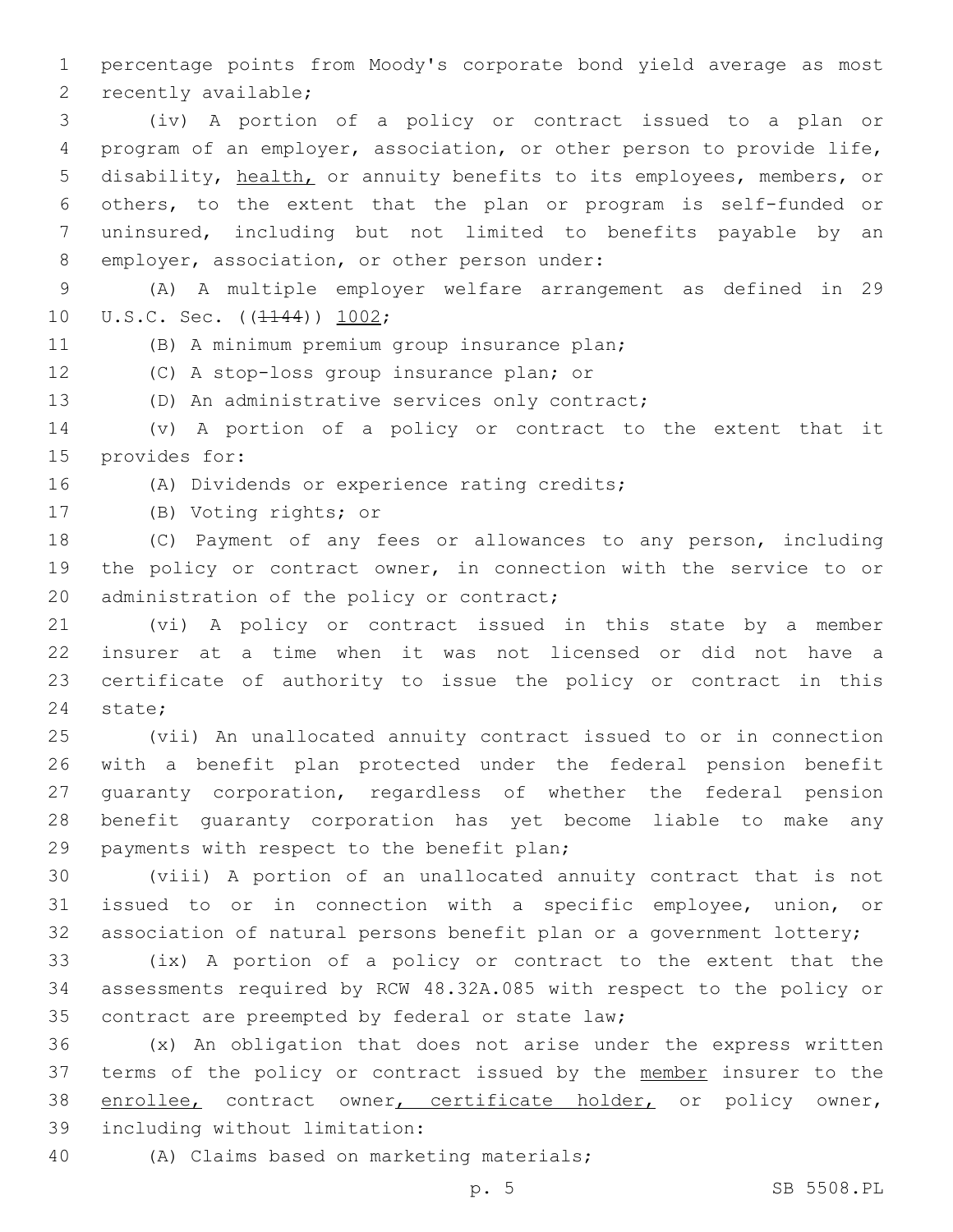(B) Claims based on side letters, riders, or other documents that 2 were issued by the member insurer without meeting applicable policy 3 or contract form filing or approval requirements;

 (C) Misrepresentations of or regarding policy or contract 5 benefits;

(D) Extra-contractual claims; or6

(E) A claim for penalties or consequential or incidental damages;

 (xi) A contractual agreement that establishes the member insurer's obligations to provide a book value accounting guaranty for defined contribution benefit plan participants by reference to a portfolio of assets that is owned by the benefit plan or its trustee, 12 which in each case is not an affiliate of the member insurer;  $((\theta \hat{r}))$ 

 (xii) A portion of a policy or contract to the extent it provides for interest or other changes in value to be determined by the use of an index or other external reference stated in the policy or 16 contract, but which have not been credited to the policy or contract, or as to which the policy or contract owner's rights are subject to forfeiture, as of the date the member insurer becomes an impaired or insolvent insurer under this chapter, whichever is earlier. If a policy's or contract's interest or changes in value are credited less frequently than annually, then for purposes of determining the values that have been credited and are not subject to forfeiture under this subsection (2)(b)(xii), the interest or change in value determined by using the procedures defined in the policy or contract will be credited as if the contractual date of crediting interest or changing values was the date of impairment or insolvency, whichever is 27 earlier, and will not be subject to forfeiture;

 (xiii) A policy or contract providing any hospital, medical, prescription drug or other health care benefits pursuant to parts C 30 and D of subchapter XVIII, chapter 7 of Title 42, United States Code (commonly known as medicare parts C and D) or subchapter XIX, chapter 7 of Title 42, United States Code (commonly known as medicaid), and any regulations issued pursuant thereto, or chapter 74.09 RCW and any regulations issued pursuant thereto; or

 (xiv) Structured settlement annuity benefits to which a payee or beneficiary has transferred his or her rights in a structured settlement factoring transaction as defined in 26 U.S.C. Sec. 5891(c)(3)(A), regardless of whether the transaction occurred before or after such section became effective.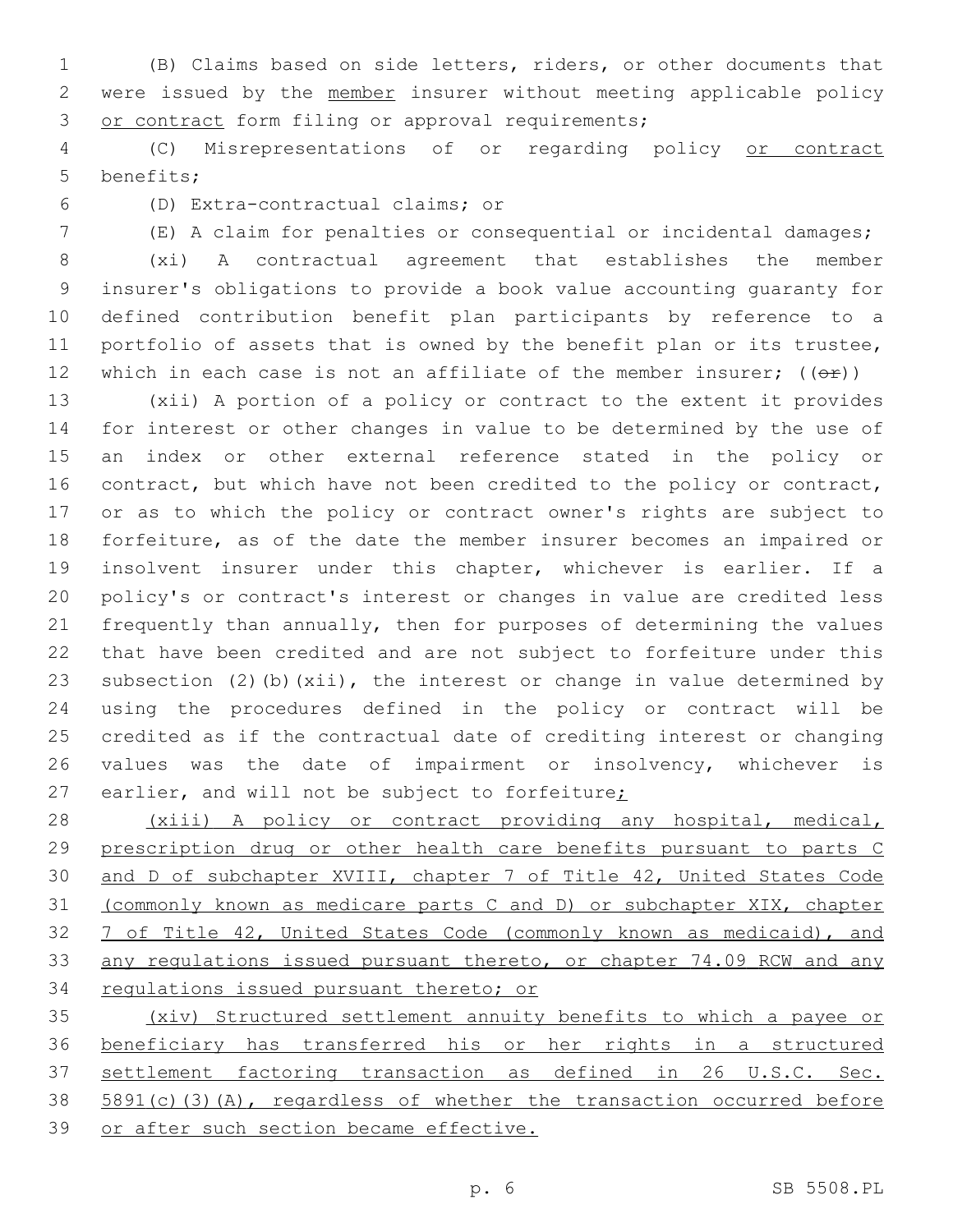(c) The exclusion from coverage referenced in (b)(iii) of this 2 subsection does not apply to any portion of a policy or contract, 3 including a rider, that provides long-term care or any other health benefits.4

 (3) The benefits that the association may become obligated to 6 cover shall in no event exceed the lesser of:

 (a) The contractual obligations for which the member insurer is liable or would have been liable if it were not an impaired or 9 insolvent insurer; or

 (b)(i) With respect to one life, regardless of the number of 11 policies or contracts:

 (A) Five hundred thousand dollars in life insurance death benefits, but not more than five hundred thousand dollars in net cash surrender and net cash withdrawal values for life insurance;

(B) In disability insurance and health benefit plan benefits:

 (I) Five hundred thousand dollars for coverages not defined as 17 disability income insurance or ((basic hospital, medical, and surgical insurance or major medical insurance)) health benefit plans including any net cash surrender and net cash withdrawal values;

 (II) Five hundred thousand dollars for disability income 21 insurance:

 (III) Five hundred thousand dollars for ((basic hospital medical and surgical insurance or major medical insurance)) health benefit 24 plans;

(IV) \$500,000 for long-term care insurance; or

 (C) Five hundred thousand dollars in the present value of annuity benefits, including net cash surrender and net cash withdrawal 28 values, except as provided in (b)(ii), (iii), and (v) of this 29 subsection  $(3)$   $((+b))$ ;

 (ii) With respect to each individual participating in a governmental retirement benefit plan established under section 401, 403(b), or 457 of the United States Internal Revenue Code covered by an unallocated annuity contract or the beneficiaries of each such individual if deceased, in the aggregate, one hundred thousand dollars in present value annuity benefits, including net cash 36 surrender and net cash withdrawal values;

 (iii) With respect to each payee of a structured settlement annuity, or beneficiary or beneficiaries of the payee if deceased, five hundred thousand dollars in present value annuity benefits, in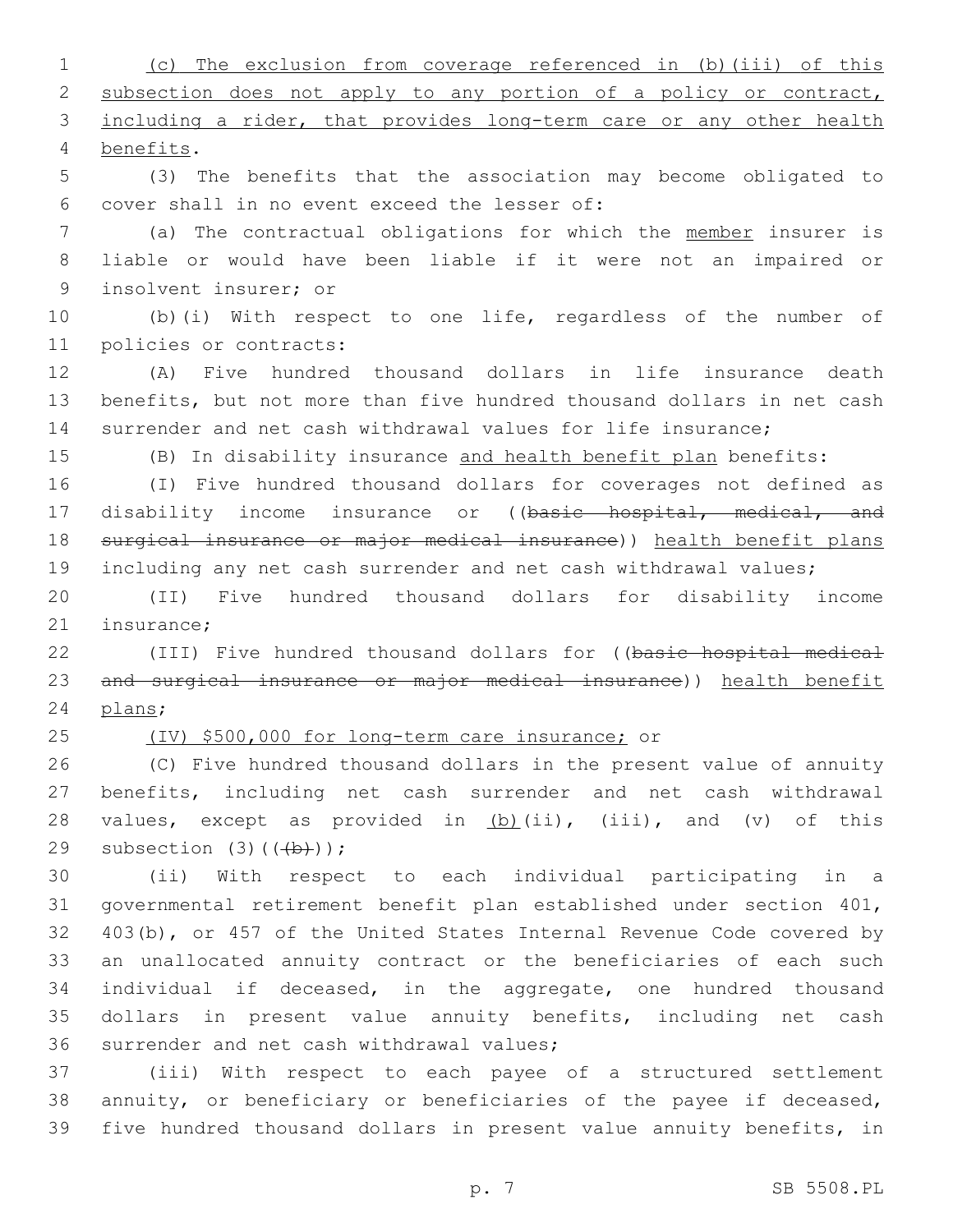the aggregate, including net cash surrender and net cash withdrawal 2 values, if any;

 (iv) However, in no event shall the association be obligated to cover more than: (A) An aggregate of five hundred thousand dollars in 5 benefits with respect to any one life under  $(b)$  (i), (ii), ((and)) 6 (iii), and (iv) of this subsection (3)( $(\overline{+b})$ ) except with respect to 7 benefits for ((basic hospital, medical, and surgical insurance and 8 major medical insurance)) health benefit plans under (b)(i)(B) of 9 this subsection (3)( $(\frac{1}{b})$ ), in which case the aggregate liability of the association shall not exceed five hundred thousand dollars with respect to any one individual; or (B) with respect to one owner of 12 multiple nongroup policies of life insurance, whether the policy or contract owner is an individual, firm, corporation, or other person, and whether the persons insured are officers, managers, employees, or other persons, more than five million dollars in benefits, regardless 16 of the number of policies and contracts held by the owner;

 (v) With respect to either: (A) One contract owner provided coverage under subsection (1)(d)(ii) of this section; or (B) one plan sponsor whose plans own directly or in trust one or more unallocated 20 annuity contracts not included in  $(b)$  (ii) of this subsection (3)  $((+b))$ , five million dollars in benefits, irrespective of the number 22 of contracts with respect to the contract owner or plan sponsor. However, in the case where one or more unallocated annuity contracts are covered contracts under this chapter and are owned by a trust or 25 other entity for the benefit of two or more plan sponsors, coverage shall be afforded by the association if the largest interest in the trust or entity owning the contract or contracts is held by a plan sponsor whose principal place of business is in this state and in no event shall the association be obligated to cover more than five million dollars in benefits with respect to all these unallocated 31 contracts;  $((\theta \hat{r}))$ 

 (vi) The limitations set forth in this subsection are limitations on the benefits for which the association is obligated before taking into account either its subrogation and assignment rights or the extent to which those benefits could be provided out of the assets of the impaired or insolvent insurer attributable to covered policies. The costs of the association's obligations under this chapter may be met by the use of assets attributable to covered policies or reimbursed to the association pursuant to its subrogation and assignment rights; or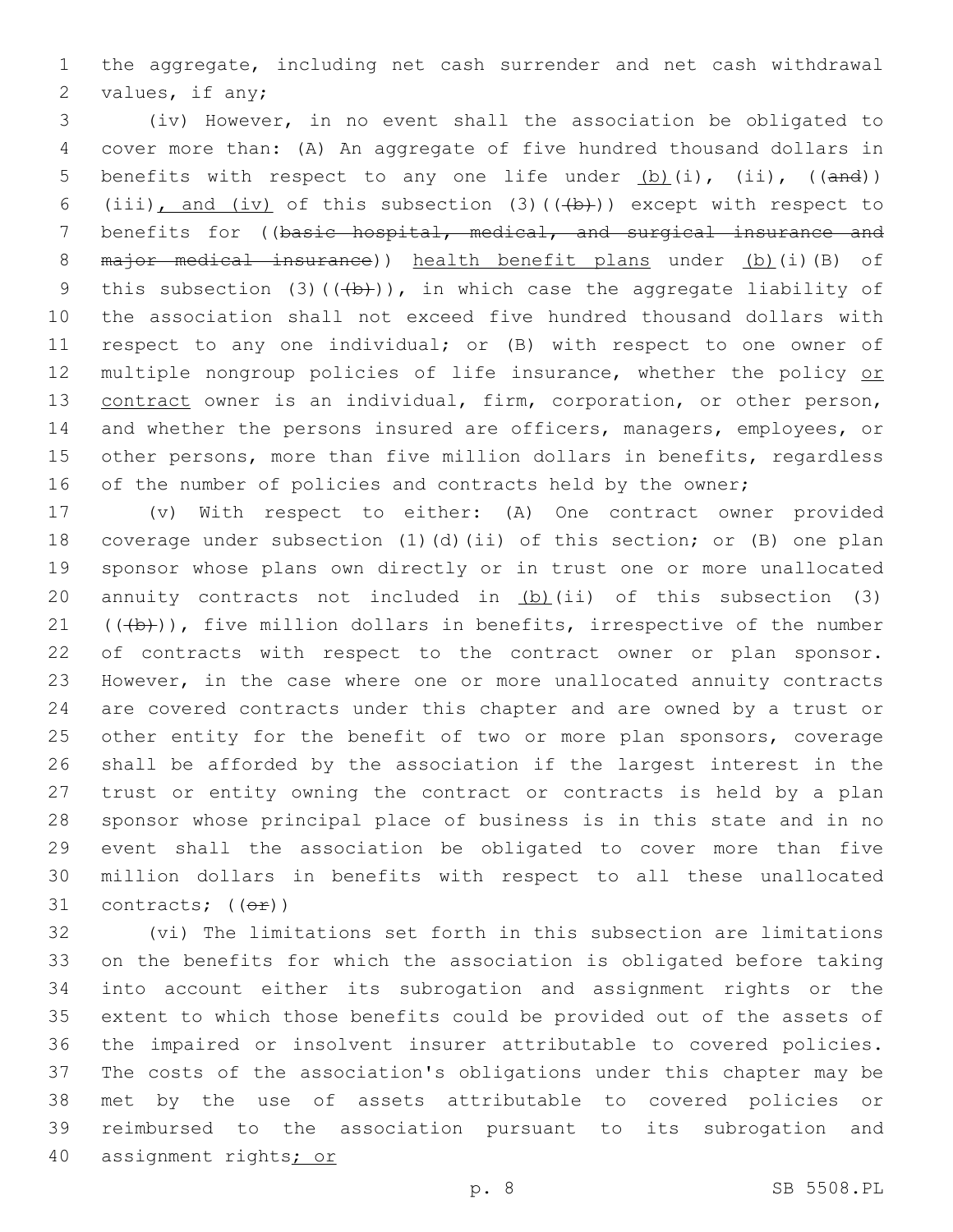(vii) For purposes of this chapter, benefits provided by a long-2 term care rider to a life insurance policy or annuity contract must be considered the same type of benefits as the base life insurance 4 policy or annuity contract to which it relates.

 (4) In performing its obligations to provide coverage under RCW 48.32A.075, the association is not required to guarantee, assume, reinsure, reissue, or perform, or cause to be guaranteed, assumed, 8 reinsured, reissued, or performed, the contractual obligations of the insolvent or impaired insurer under a covered policy or contract that do not materially affect the economic values or economic benefits of 11 the covered policy or contract.

 **Sec. 3.** RCW 48.32A.045 and 2001 c 50 s 5 are each amended to 13 read as follows:

 The definitions in this section apply throughout this chapter 15 unless the context clearly requires otherwise.

 (1) "Account" means either of the two accounts created under RCW 17 48.32A.055.

 (2) "Association" means the Washington life and disability insurance guaranty association created under RCW 48.32A.055.

 (3) "Authorized assessment" or the term "authorized" when used in the context of assessments means a resolution by the board of directors has been passed whereby an assessment will be called immediately or in the future from member insurers for a specified amount. An assessment is authorized when the resolution is passed.

 (4) "Benefit plan" means a specific employee, union, or association of natural persons benefit plan issued pursuant to the 27 requirements of chapter 48.20 RCW.

 (5) "Called assessment" or the term "called" when used in the context of assessments means that a notice has been issued by the association to member insurers requiring that an authorized assessment be paid within the time frame set forth within the notice. An authorized assessment becomes a called assessment when notice is 33 mailed by the association to member insurers.

 (6) "Commissioner" means the insurance commissioner of this 35 state.

 (7) "Contractual obligation" means an obligation under a policy or contract or certificate under a group policy or contract, or portion thereof for which coverage is provided under RCW 48.32A.025.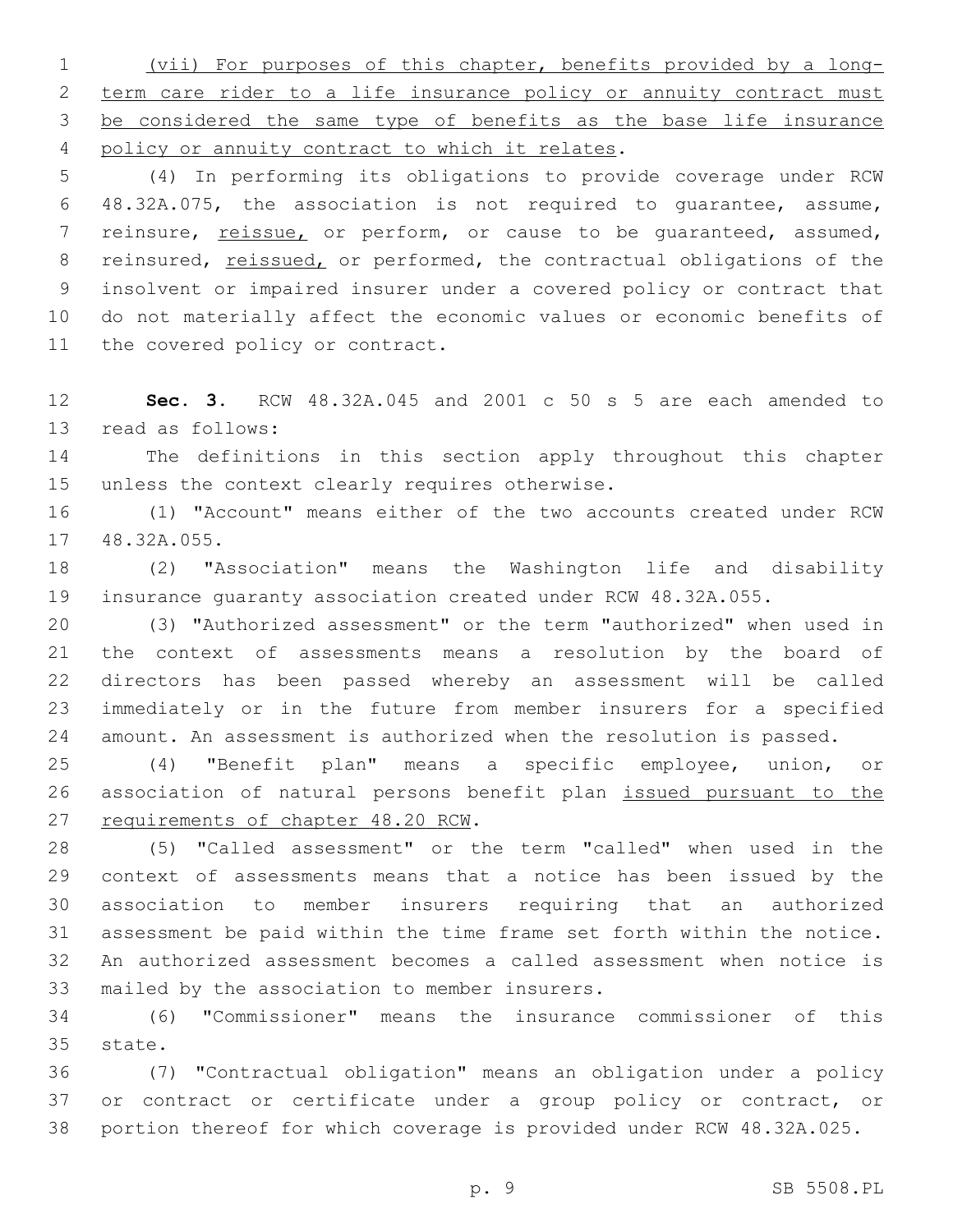(8) "Covered policy" or "covered contract" means a policy or contract or portion of a policy or contract for which coverage is 3 provided under RCW 48.32A.025. (9) "Extra-contractual claims" includes, for example, claims relating to bad faith in the payment of claims, punitive or exemplary damages, or attorneys' fees and costs.6 (10) "Health benefit plan" means any policy, contract, or 8 agreement offered by a health carrier to provide, arrange, reimburse, or pay for health care services, except the following: (a) Medicare supplemental health insurance governed by chapter 48.66 RCW; (b) Coverage supplemental to the coverage provided under chapter 13 55 of Title 10 of the United States Code; (c) Limited health care services offered by limited health care 15 service contractors in accordance with RCW 48.44.035; (d) Disability income; (e) Coverage incidental to a property or casualty liability insurance policy, such as automobile personal injury protection 19 coverage and homeowner quest medical; 20 (f) Workers' compensation coverage; 21 (g) Accident only coverage; (h) Specified disease or illness-triggered fixed payment 23 insurance, hospital confinement fixed payment insurance, or other fixed payment insurance offered as an independent, noncoordinated benefit; (i) Employer-sponsored self-funded health plans; 27 (i) Dental only and vision only coverage; 28 (k) Plans deemed by the commissioner to have a short-term limited purpose or duration, or to be a student-only plan that is guaranteed renewable while the covered person is enrolled as a regular full-time undergraduate or graduate student at an accredited higher education institution, after a written request for such classification by the 33 carrier and subsequent written approval by the commissioner; (l) Civilian health and medical program for the veterans affairs administration (CHAMPVA); and (m) Long-term care insurance as defined under chapter 48.83 or 48.84 RCW, or benefits for home health care, community-based care, or any combination thereof. (11) "Impaired insurer" means a member insurer which, after July 22, 2001, is not an insolvent insurer, and is placed under an order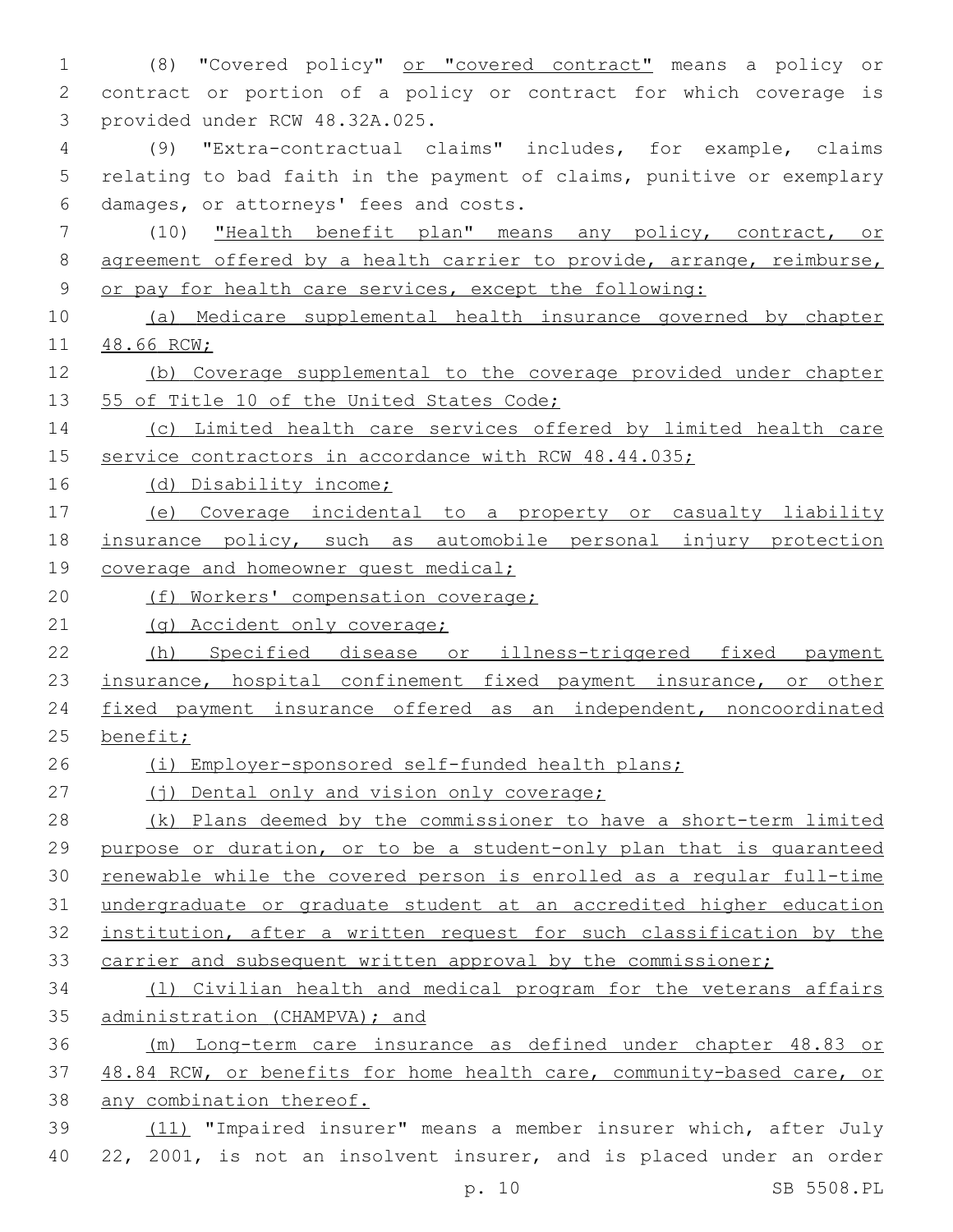1 of rehabilitation or conservation by a court of competent 2 jurisdiction.

3 (((41))) (12) "Insolvent insurer" means a member insurer which, 4 after July 22, 2001, is placed under an order of liquidation by a 5 court of competent jurisdiction with a finding of insolvency.

6 (((12)) (13) "Member insurer" means an insurer, health care 7 service contractor, or health maintenance organization licensed, or 8 that holds a certificate of authority, or a certificate of 9 registration, to transact in this state any kind of business related 10 to insurance or a health benefit plan for which coverage is provided 11 under RCW 48.32A.025, and includes an insurer, health care service 12 contractor, or health maintenance organization whose license, 13 certificate of registration, or certificate of authority in this 14 state may have been suspended, revoked, not renewed, or voluntarily 15 withdrawn, but does not include:

16 (a) ((A health care service contractor, whether profit or 17 nonprofit;

18 (b) A health maintenance organization;

19  $(e)$ )) A fraternal benefit society;

20  $((\{d\}) \times (b)$  A mandatory state pooling plan;

 $(1)$  (( $\left(\frac{1}{1}e\right)$ ) (c) A mutual assessment company or other person that 22 operates on an assessment basis;

23  $((f+))$   $(d)$  An insurance exchange;

24 ( $(\overline{q})$ ) <u>(e)</u> An organization that has a certificate or license 25 limited to the issuance of charitable gift annuities under RCW 48.38.010;26

27 (f) A nonrisk-bearing hospital or medical service organization, 28 whether for profit or not for profit;

29 (g) A multiple employer welfare arrangement under chapter 48.125 30 RCW; or

31 (h) An entity similar to (a) through (g) of this subsection.

32 (((413))) (14) "Moody's corporate bond yield average" means the 33 monthly average corporates as published by Moody's investors service, 34 inc., or any successor thereto.

 ( $(\overline{+14})$ )  $(15)$  "Owner" of a policy or contract and "policy 36 holder," "policy owner," and "contract owner" mean the person who is identified as the legal owner under the terms of the policy or contract or who is otherwise vested with legal title to the policy or contract through a valid assignment completed in accordance with the terms of the policy or contract and properly recorded as the owner on

p. 11 SB 5508.PL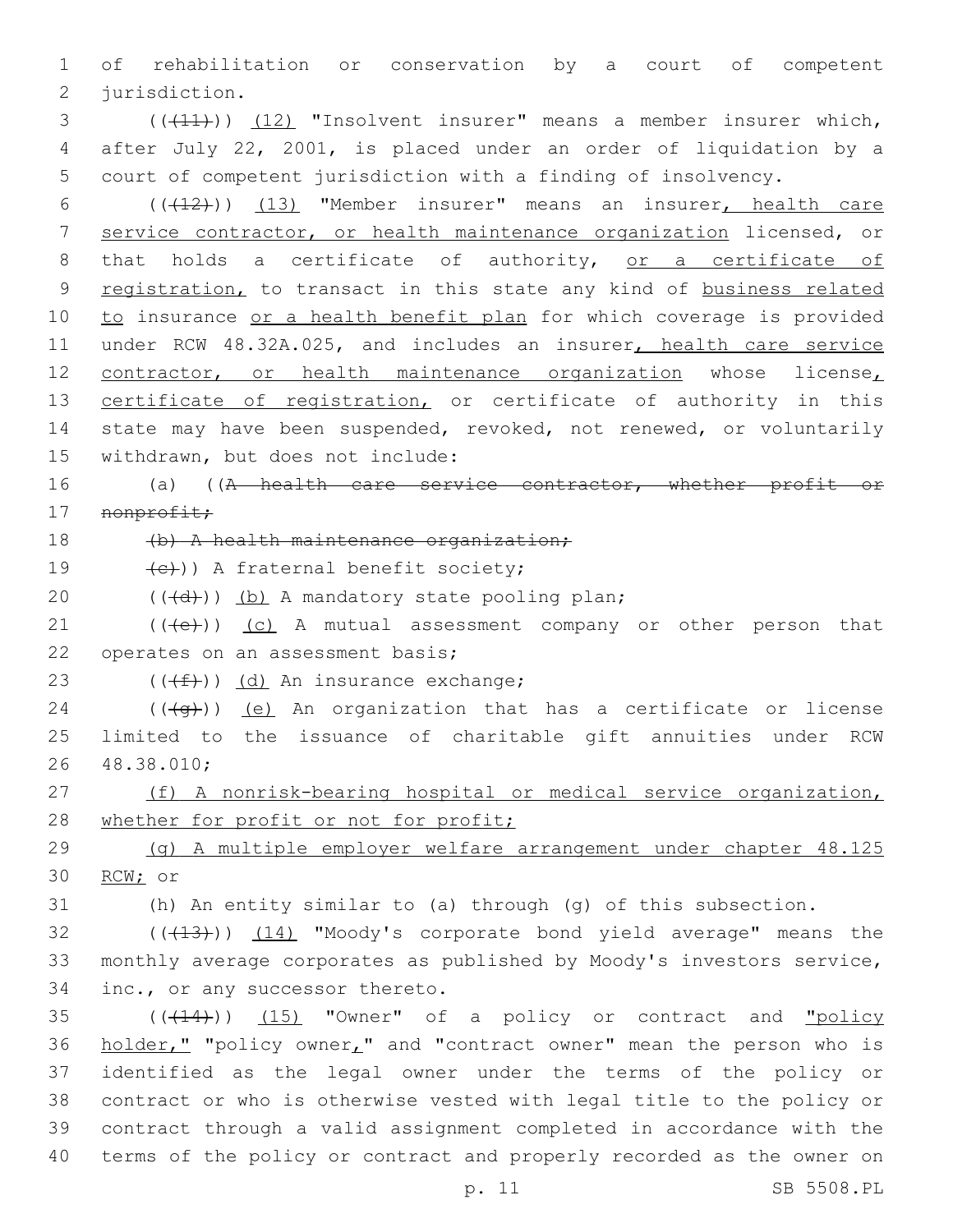1 the books of the member insurer. "Owner," "policy holder," "contract owner," and "policy owner" do not include persons with a mere 3 beneficial interest in a policy or contract.

 (((15))) (16) "Person" means an individual, corporation, limited liability company, partnership, association, governmental body or 6 entity, or voluntary organization.

7  $((416))$   $(17)$  "Plan sponsor" means:

 (a) The employer in the case of a benefit plan established or 9 maintained by a single employer;

 (b) The employee organization in the case of a benefit plan established or maintained by an employee organization; or

 (c) In the case of a benefit plan established or maintained by two or more employers or jointly by one or more employers and one or more employee organizations, the association, committee, joint board of trustees, or other similar group of representatives of the parties 16 who establish or maintain the benefit plan.

17 (((17))) (18) "Premiums" means amounts or considerations, by whatever name called, received on covered policies or contracts less returned premiums, considerations, and deposits and less dividends and experience credits. "Premiums" does not include amounts or considerations received for policies or contracts or for the portions of policies or contracts for which coverage is not provided under RCW 48.32A.025(2), except that assessable premium shall not be reduced on account of RCW 48.32A.025(2)(b)(iii) relating to interest limitations and RCW 48.32A.025(3)(b) relating to limitations with respect to one 26 individual, one participant, and one policy or contract owner. 27 "Premiums" does not include:

 (a) Premiums in excess of five million dollars on an unallocated annuity contract not issued under a governmental retirement benefit plan, or its trustee, established under section 401, 403(b), or 457 31 of the United States Internal Revenue Code; or

 (b) With respect to multiple nongroup policies of life insurance 33 owned by one owner, whether the policy or contract owner is an individual, firm, corporation, or other person, and whether the persons insured are officers, managers, employees, or other persons, premiums in excess of five million dollars with respect to these policies or contracts, regardless of the number of policies or 38 contracts held by the owner.

39 (((418))) (19)(a) "Principal place of business" of a plan sponsor or a person other than a natural person means the single state in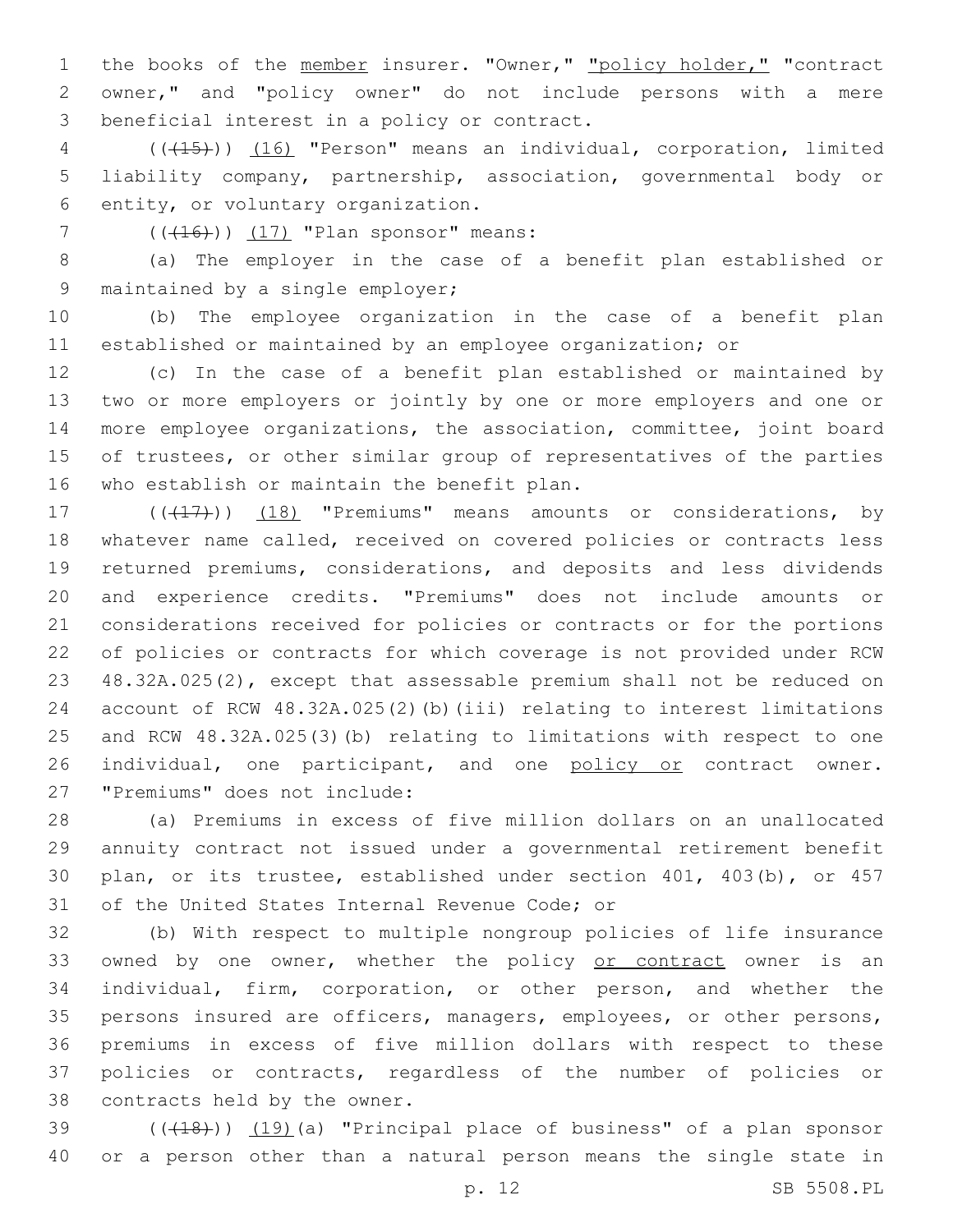which the natural persons who establish policy for the direction, control, and coordination of the operations of the entity as a whole primarily exercise that function, determined by the association in its reasonable judgment by considering the following factors:

 (i) The state in which the primary executive and administrative 6 headquarters of the entity is located;

 (ii) The state in which the principal office of the chief 8 executive officer of the entity is located;

 (iii) The state in which the board of directors, or similar governing person or persons, of the entity conducts the majority of 11 its meetings;

 (iv) The state in which the executive or management committee of the board of directors, or similar governing person or persons, of 14 the entity conducts the majority of its meetings;

 (v) The state from which the management of the overall operations 16 of the entity is directed; and

 (vi) In the case of a benefit plan sponsored by affiliated companies comprising a consolidated corporation, the state in which the holding company or controlling affiliate has its principal place of business as determined using the factors in (a)(i) through (v) of 21 this subsection.

 However, in the case of a plan sponsor, if more than fifty percent of the participants in the benefit plan are employed in a single state, that state is the principal place of business of the 25 plan sponsor.

 (b) The principal place of business of a plan sponsor of a 27 benefit plan described in subsection  $((+16))$   $(17)$  (c) of this section is the principal place of business of the association, committee, joint board of trustees, or other similar group of representatives of the parties who establish or maintain the benefit plan that, in lieu of a specific or clear designation of a principal place of business, is the principal place of business of the employer or employee organization that has the largest investment in the benefit plan in 34 question.

 ( $(\overline{+19})$ )  $(20)$  "Receivership court" means the court in the insolvent or impaired insurer's state having jurisdiction over the 37 conservation, rehabilitation, or liquidation of the member insurer.

 ( $(\overline{+20})$ )  $(21)$  "Resident" means a person to whom a contractual obligation is owed and who resides in this state on the date of entry of a court order that determines a member insurer to be an impaired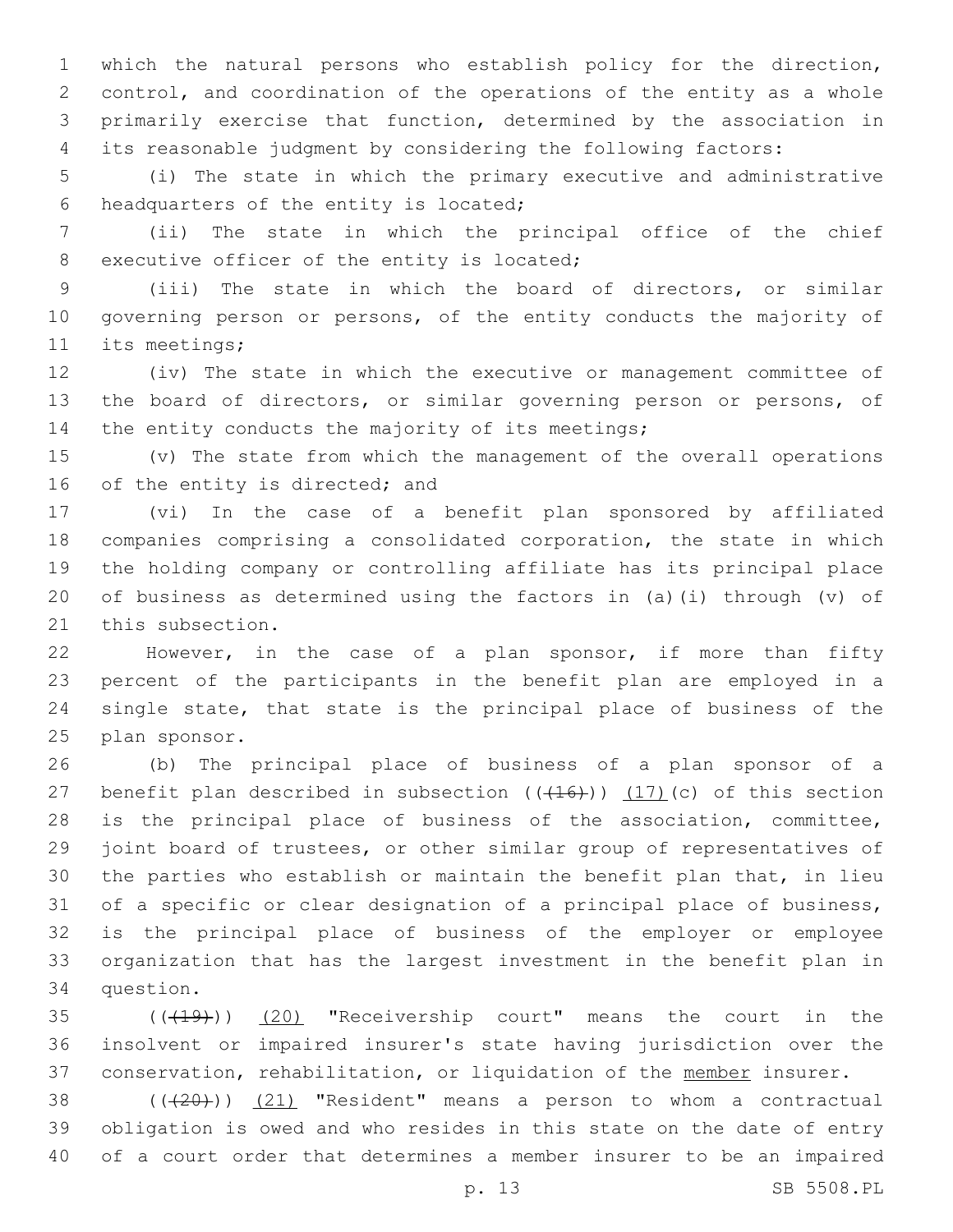insurer or a court order that determines a member insurer to be an insolvent insurer, whichever occurs first. A person may be a resident of only one state, which in the case of a person other than a natural person is its principal place of business. Citizens of the United States that are either (a) residents of foreign countries, or (b) residents of United States possessions, territories, or protectorates that do not have an association similar to the association created by 8 this chapter, are residents of the state of domicile of the member 9 insurer that issued the policies or contracts.

10 (((21))) (22) "Structured settlement annuity" means an annuity purchased in order to fund periodic payments for a plaintiff or other claimant in payment for or with respect to personal injury suffered 13 by the plaintiff or other claimant.

14  $((+22))$   $(23)$  "State" means a state, the District of Columbia, Puerto Rico, and a United States possession, territory, or 16 protectorate.

17 (((23))) (24) "Supplemental contract" means a written agreement entered into for the distribution of proceeds under a life, 19 disability, or annuity policy or contract.

20 (((24))) (25) "Unallocated annuity contract" means an annuity contract or group annuity certificate which is not issued to and owned by an individual, except to the extent of any annuity benefits 23 quaranteed to an individual by  $((an))$  a member insurer under the 24 contract or certificate.

 **Sec. 4.** RCW 48.32A.055 and 2001 c 50 s 6 are each amended to read as follows:26

 (1) There is created a nonprofit unincorporated legal entity to be known as the Washington life and disability insurance guaranty association which is composed of the commissioner ex officio and each member insurer. All member insurers must be and remain members of the 31 association as a condition of their authority to transact the business of insurance, health care service contractor business, or health maintenance organization business in this state. The association shall perform its functions under the plan of operation established and approved under RCW 48.32A.095 and shall exercise its powers through a board of directors established under RCW 48.32A.065. For purposes of administration and assessment, the association shall 38 maintain two accounts: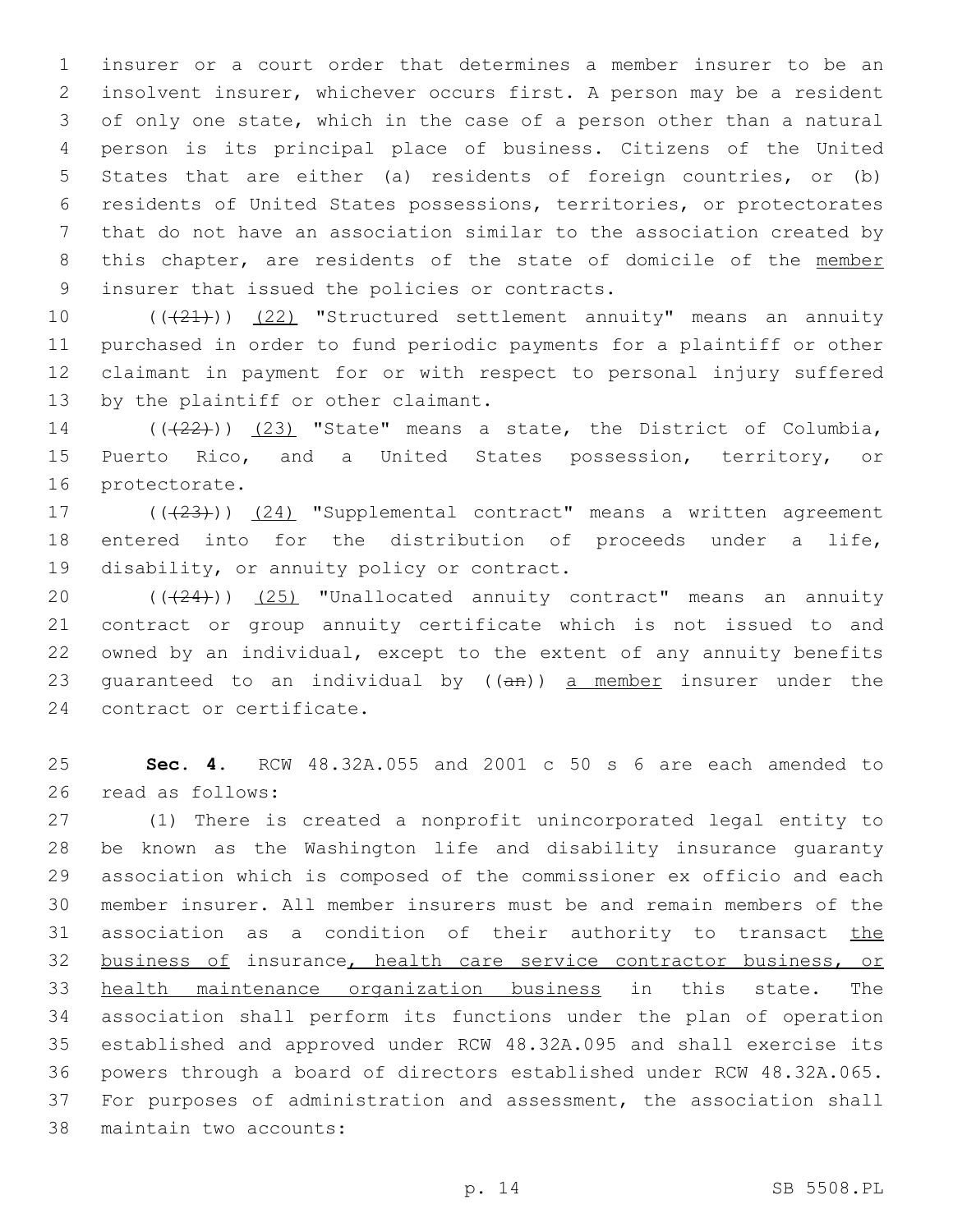(a) The life insurance and annuity account which includes the 2 following subaccounts:

3 (i) Life insurance account;

 (ii) Annuity account which includes annuity contracts owned by a governmental retirement plan, or its trustee, established under section 401, 403(b), or 457 of the United States Internal Revenue Code, but otherwise excludes unallocated annuities; and

 (iii) Unallocated annuity account, which excludes contracts owned by a governmental retirement benefit plan, or its trustee, established under section 401, 403(b), or 457 of the United States 11 Internal Revenue Code; and

 (b) The disability insurance account, which includes health benefit plans, disability benefit policies and contracts, and long-14 term care policies and contracts.

 (2) The association is under the immediate supervision of the commissioner and is subject to the applicable provisions of the insurance laws of this state. Meetings or records of the association may be opened to the public upon majority vote of the board of 19 directors of the association.

 **Sec. 5.** RCW 48.32A.065 and 2001 c 50 s 7 are each amended to 21 read as follows:

 (1) The board of directors of the association consists of the 23 commissioner ex officio and not less than  $((five))$  seven nor more 24 than ((nine)) 11 member insurers serving terms as established in the plan of operation. The insurer members of the board are selected by member insurers subject to the approval of the commissioner.

 Vacancies on the board are filled for the remaining period of the term by a majority vote of the remaining board members, subject to 29 the approval of the commissioner.

 (2) In approving selections or in appointing members to the board, the commissioner shall consider, among other things, whether 32 all member insurers are fairly represented.

 (3) Members of the board may be reimbursed from the assets of the association for expenses incurred by them as members of the board of directors but members of the board are not otherwise compensated by 36 the association for their services.

 **Sec. 6.** RCW 48.32A.075 and 2001 c 50 s 8 are each amended to 38 read as follows: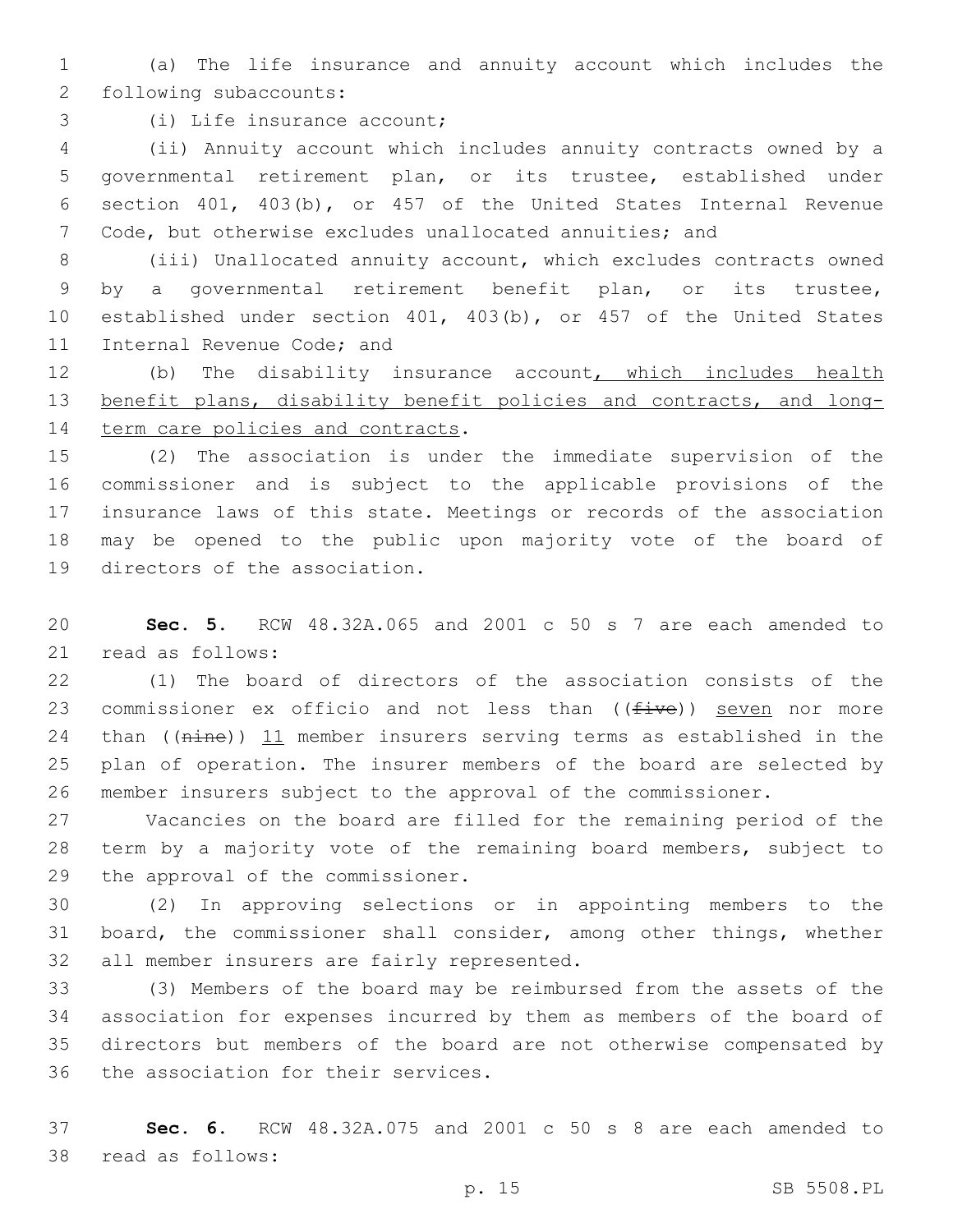(1) If a member insurer is an impaired insurer, the association may, in its discretion, and subject to any conditions imposed by the association that do not impair the contractual obligations of the impaired insurer and that are approved by the commissioner:

5 (a) ((Guaranty)) Guarantee, assume, reissue, or reinsure, or 6 cause to be guaranteed, reissued, assumed, or reinsured, any or all 7 of the policies or contracts of the impaired insurer; or

 (b) Provide such moneys, pledges, loans, notes, guarantees, or other means as are proper to effectuate (a) of this subsection and assure payment of the contractual obligations of the impaired insurer 11 pending action under (a) of this subsection.

12 (2) If a member insurer is an insolvent insurer, the association 13 shall, in its discretion, either:

14 (a)(i)(A) ((Guaranty)) Guarantee, assume, reissue, or reinsure, 15 or cause to be quaranteed, assumed, reissued, or reinsured, the 16 policies or contracts of the insolvent insurer; or

17 (B) Assure payment of the contractual obligations of the 18 insolvent insurer; and

19 (ii) Provide moneys, pledges, loans, notes, guarantees, or other 20 means reasonably necessary to discharge the association's duties; or

21 (b) Provide benefits and coverages in accordance with the 22 following provisions:

23 (i) With respect to ((<del>life and disability insurance</del>)) policies 24 and ((annuities)) contracts, assure payment of benefits ((for 25 premiums identical to the premiums and benefits, except for terms of 26 conversion and renewability,) that would have been payable under the 27 policies or contracts of the insolvent insurer( $(\tau)$ ) for claims 28 incurred:

 (A) With respect to group policies and contracts, not later than the earlier of the next renewal date under those policies or contracts or forty-five days, but in no event less than thirty days, after the date on which the association becomes obligated with 33 respect to the policies and contracts;

34 (B) With respect to nongroup policies, contracts, and annuities 35 not later than the earlier of the next renewal date, if any, under 36 the policies or contracts or one year, but in no event less than 37 thirty days, from the date on which the association becomes obligated 38 with respect to the policies or contracts;

39 (ii) Make diligent efforts to provide all known insureds, 40 enrollees, or annuitants, for nongroup policies and contracts, or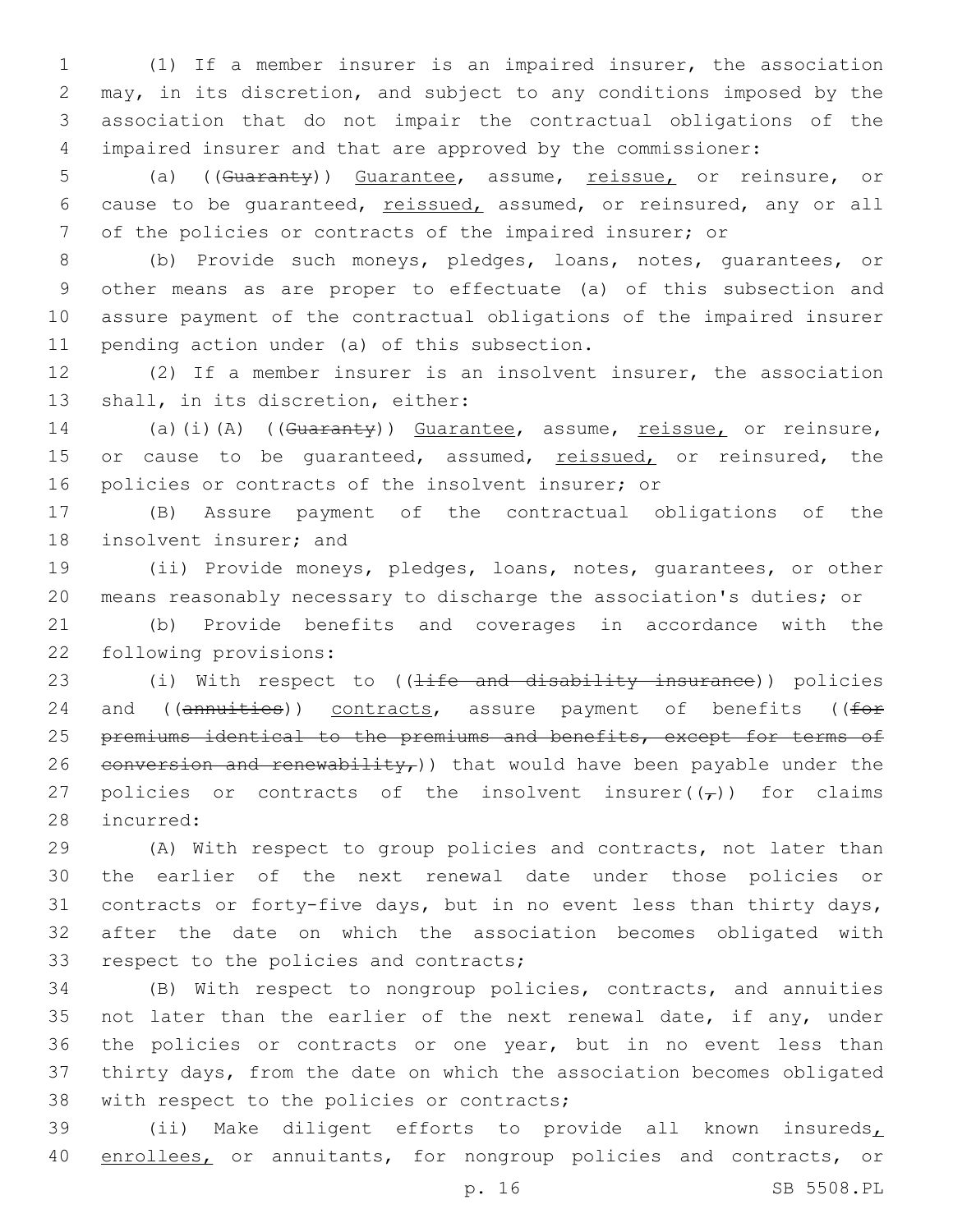group policy or contract owners with respect to group policies and contracts, thirty days notice of the termination of the benefits 3 provided;

4 (iii) With respect to nongroup ((<del>life and disability insurance</del>)) 5 policies ((and annuities)) or contracts covered by the association, make diligent efforts to make available to each known insured, enrollee, or annuitant, or owner if other than the insured, enrollee, 8 or annuitant, and with respect to an individual formerly insured, formerly an enrollee, or formerly an annuitant under a group policy who is not eligible for replacement group coverage, make diligent efforts to make available substitute coverage on an individual basis in accordance with the provisions of (b)(iv) of this subsection, if 13 the insureds, enrollees, or annuitants had a right under law or the terminated policy or annuity to convert coverage to individual coverage or to continue an individual policy or annuity in force until a specified age or for a specified time, during which the 17 member insurer, health care service contractor, or health maintenance organization had no right unilaterally to make changes in any 19 provision of the policy, contract, or annuity or had a right only to 20 make changes in premium by class;

 (iv)(A) The substitute coverage under (b)(iii) of this subsection, must be offered through a solvent, admitted member insurer. In the alternative, the association in its discretion, and subject to any conditions imposed by the association and approved by 25 the commissioner, may reissue the terminated coverage or issue an 26 alternative policy or contract at actuarially justified rates, 27 subject to the prior approval of the commissioner;

 (B) Substituted coverage must be offered without requiring evidence of insurability, and may not provide for any waiting period or exclusion that would not have applied under the terminated policy 31 or contract;

32 (C) The association may reinsure any alternative or reissued 33 policy or contract;

 (v) If the association elects to reissue terminated coverage at a premium rate different from that charged under the terminated policy or contract, the premium must be actuarially justified and set by the association in accordance with the amount of insurance or coverage provided and the age and class of risk, subject to approval of the 39 ((domiciliary insurance)) commissioner ((and the receivership eourt));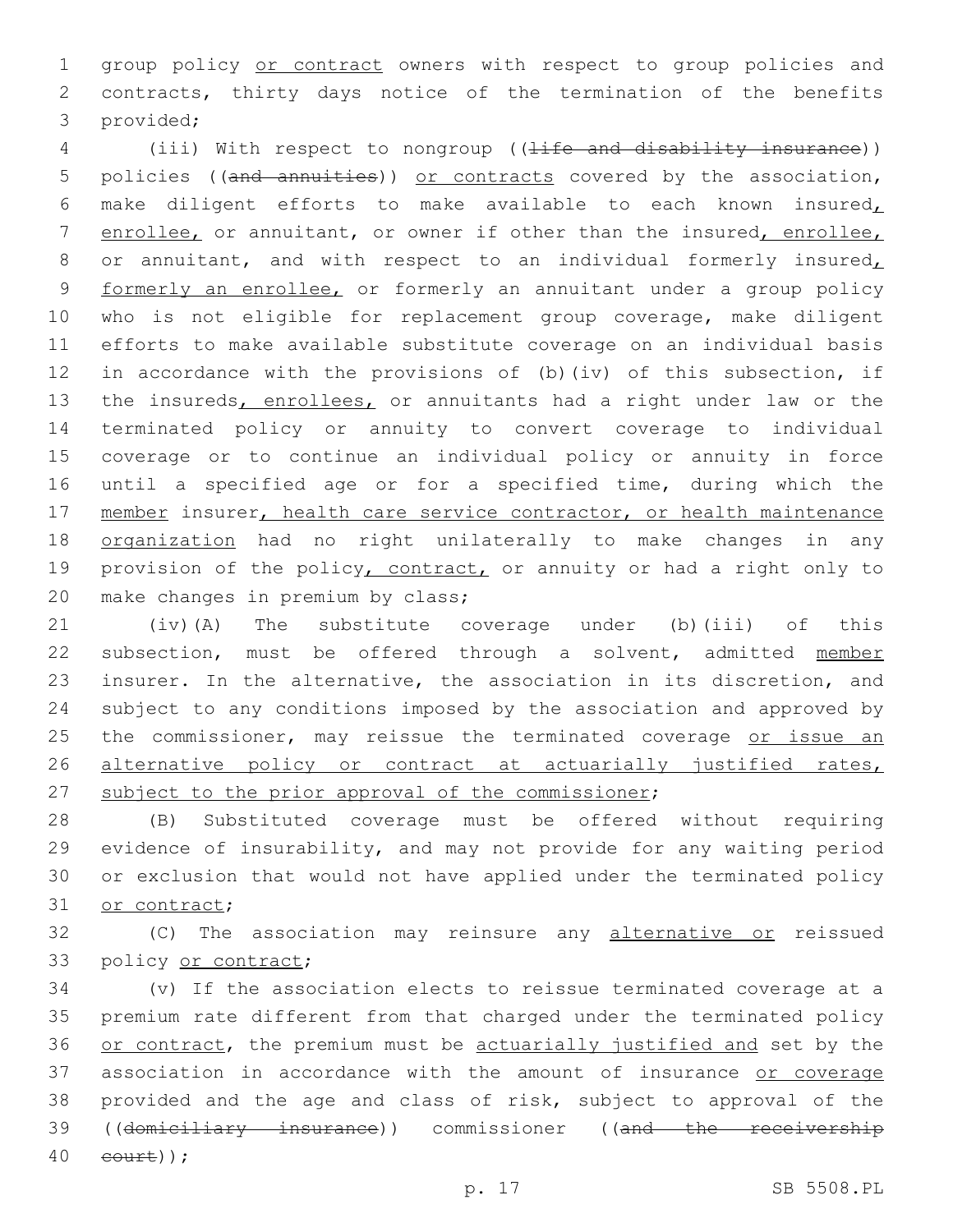1 (vi) If the association elects to issue alternative coverage:

 (A) Alternative policies or contracts adopted by the association must be subject to the approval of the commissioner. The association may adopt alternative policies or contracts of various types for future issuance without regard to any particular impairment or insolvency.

7 (B) Alternative policies or contracts must contain at least the 8 minimum statutory provisions required in this state and provide 9 benefits that cannot be unreasonable in relation to the premium 10 charged. The association must set the premium in accordance with a 11 table of rates that it must adopt. The premium must reflect the 12 amount of insurance benefits or coverage to be provided and the age 13 and class of risk of each insured, but must not reflect any changes 14 in the health of the insured after the original policy or contract 15 was last underwritten.

16 (C) Any alternative policy or contract issued by the association 17 shall provide coverage of a type similar to that of the policy or 18 contract issued by the impaired or insolvent insurer, as determined 19 by the association;

20 (vii) The association's obligations with respect to coverage 21 under any policy or contract of the impaired or insolvent insurer or 22 under any reissued policy or contract cease on the date the coverage 23 or policy or contract is replaced by another similar policy or 24 contract by the policy or contract owner, the insured, the enrollee, 25 or the association; or

 ( $(\overrightarrow{vii})$ ) (viii) When proceeding under this subsection (2)(b) with respect to a policy or contract carrying guaranteed minimum interest rates, the association shall assure the payment or crediting 29 of a rate of interest consistent with RCW 48.32A.025(2)(b)(iii).

30 (3) Nonpayment of premiums within thirty-one days after the date 31 required under the terms of any quaranteed, assumed, alternative, or 32 reissued policy or contract or substitute coverage terminates the 33 association's obligations under the policy, contract, or coverage 34 under this chapter with respect to the policy, contract, or coverage, 35 except with respect to any claims incurred or any net cash surrender 36 value which may be due in accordance with the provisions of this 37 chapter.

38 (4) Premiums due for coverage after entry of an order of 39 liquidation of an insolvent insurer belong to and are payable at the 40 direction of the association, and the association is liable for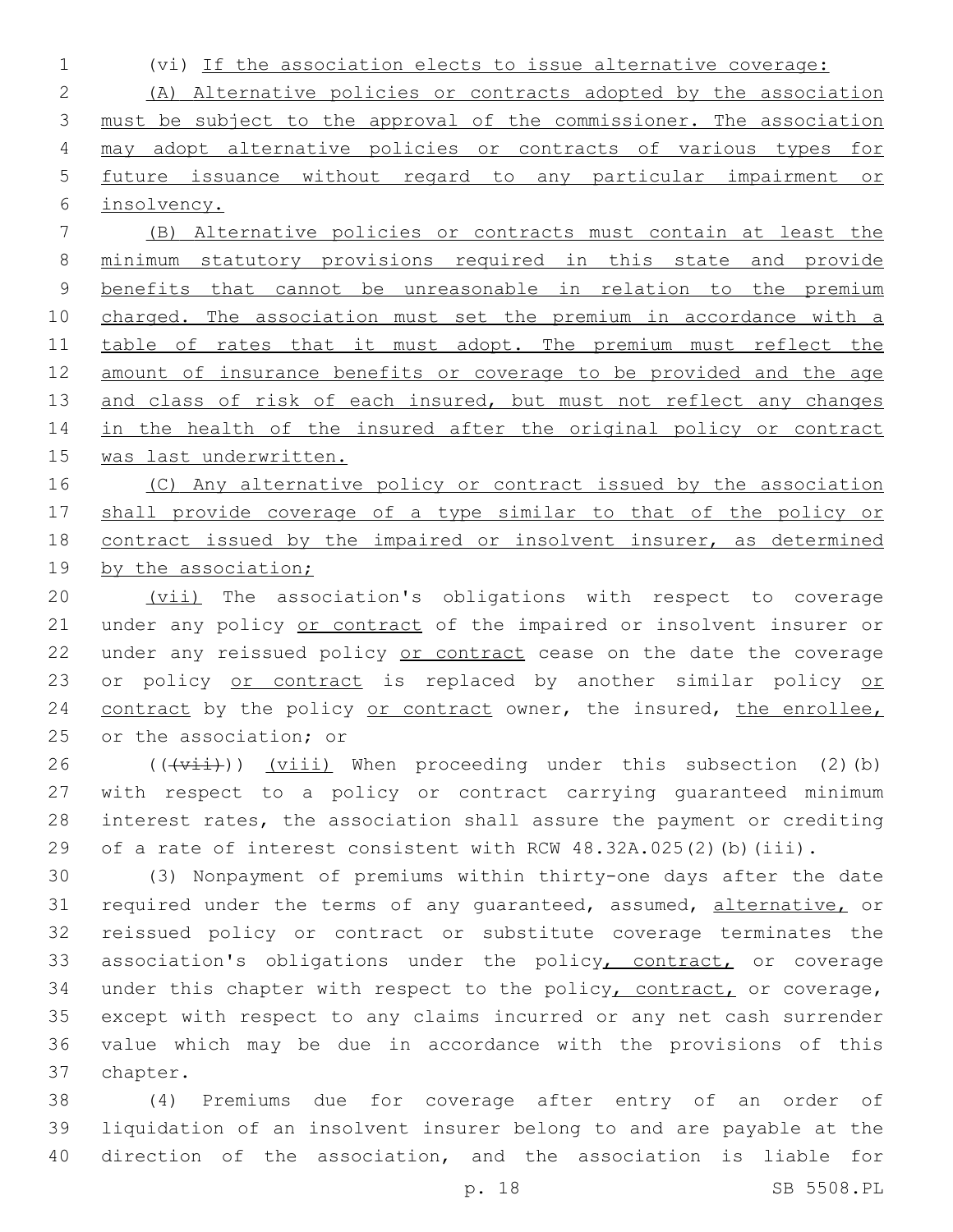unearned premiums due to policy or contract owners arising after the 2 entry of the order.

 (5) The protection provided by this chapter does not apply when any guaranty protection is provided to residents of this state by the laws of the domiciliary state or jurisdiction of the impaired or insolvent insurer other than this state.6

 (6) In carrying out its duties under subsection (2) of this 8 section, the association may:

 (a) Subject to approval by a court in this state, impose permanent policy or contract liens in connection with a guarantee, assumption, or reinsurance agreement, if the association finds that the amounts which can be assessed under this chapter are less than the amounts needed to assure full and prompt performance of the association's duties under this chapter, or that the economic or financial conditions as they affect member insurers are sufficiently adverse to render the imposition of such permanent policy or contract 17 liens, are in the public interest; and

 (b) Subject to approval by a court in this state, impose temporary moratoriums or liens on payments of cash values and policy loans, or any other right to withdraw funds held in conjunction with policies or contracts, in addition to any contractual provisions for deferral of cash or policy loan value. In addition, in the event of a temporary moratorium or moratorium charge imposed by the receivership court on payment of cash values or policy loans, or on any other right to withdraw funds held in conjunction with policies or contracts, out of the assets of the impaired or insolvent insurer, the association may defer the payment of cash values, policy loans, or other rights by the association for the period of the moratorium or moratorium charge imposed by the receivership court, except for claims covered by the association to be paid in accordance with a hardship procedure established by the liquidator or rehabilitator and 32 approved by the receivership court.

 (7) A deposit in this state, held pursuant to law or required by 34 the commissioner for the benefit of creditors, including policy or contract owners, not turned over to the domiciliary liquidator upon the entry of a final order of liquidation or order approving a 37 rehabilitation plan of  $((an))$  a member insurer domiciled in this state or in a reciprocal state, under RCW 48.31.171, shall be promptly paid to the association. The association is entitled to retain a portion of any amount so paid to it equal to the percentage

p. 19 SB 5508.PL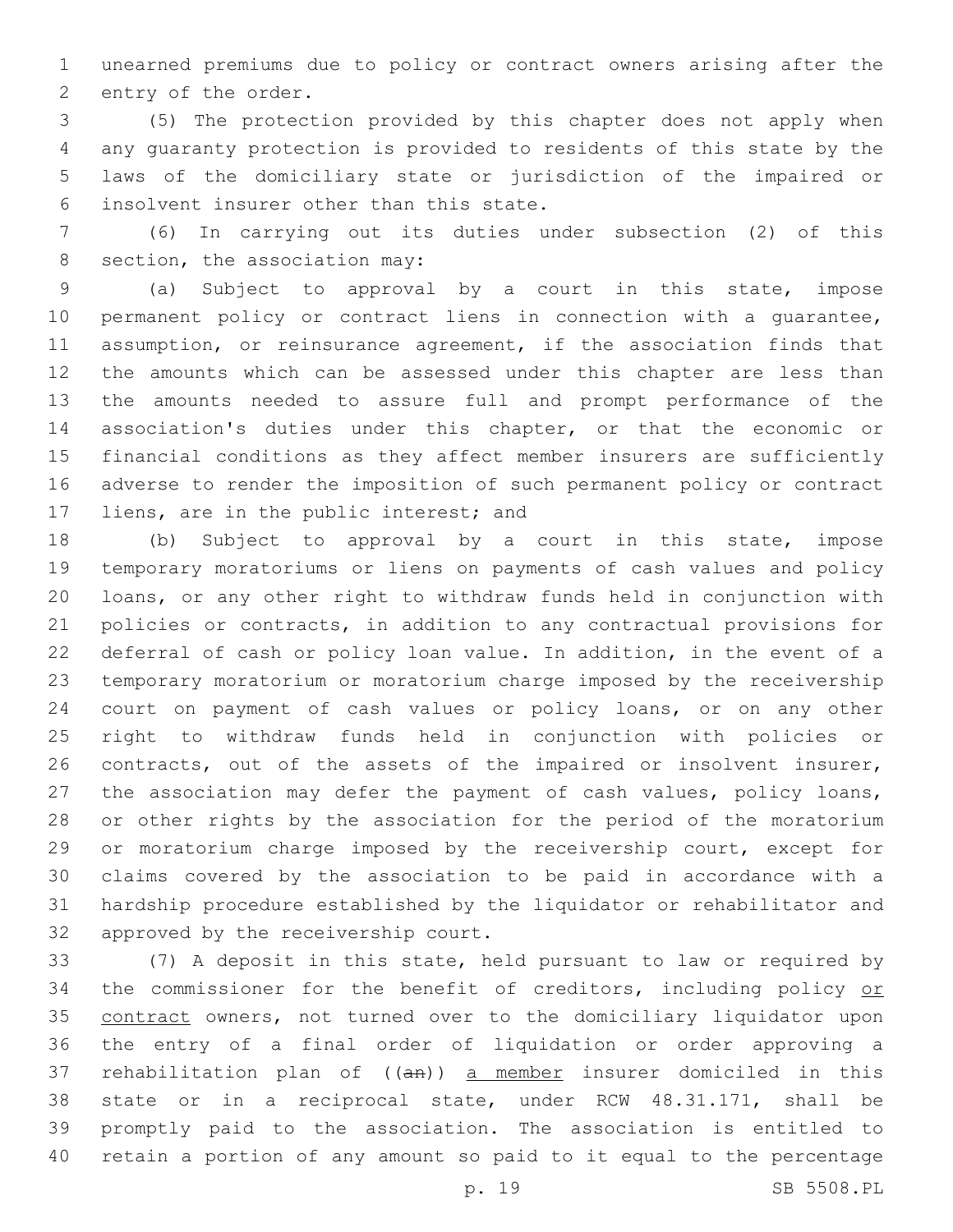1 determined by dividing the aggregate amount of policy or contract owners' claims related to that insolvency for which the association has provided statutory benefits by the aggregate amount of all policy 4 or contract owners' claims in this state related to that insolvency and shall remit to the domiciliary receiver the amount so paid to the association and not retained under this subsection. Any amount so paid to the association less the amount not retained by it shall be treated as a distribution of estate assets under RCW 48.31.185 or similar provision of the state of domicile of the impaired or 10 insolvent insurer.

 (8) If the association fails to act within a reasonable period of time with respect to an insolvent insurer, as provided in subsection (2) of this section, the commissioner has the powers and duties of the association under this chapter with respect to the insolvent 15 insurer.

 (9) The association may render assistance and advice to the commissioner, upon the commissioner's request, concerning rehabilitation, payment of claims, continuance of coverage, or the performance of other contractual obligations of an impaired or 20 insolvent insurer.

 (10) The association has standing to appear or intervene before a court or agency in this state with jurisdiction over an impaired or insolvent insurer concerning which the association is or may become obligated under this chapter or with jurisdiction over any person or property against which the association may have rights through subrogation or otherwise. Standing extends to all matters germane to the powers and duties of the association, including, but not limited 28 to, proposals for reissuing, reinsuring, modifying, or quaranteeing the policies or contracts of the impaired or insolvent insurer and 30 the determination of the policies or contracts and contractual obligations. The association also has the right to appear or intervene before a court or agency in another state with jurisdiction over an impaired or insolvent insurer for which the association is or may become obligated or with jurisdiction over any person or property against whom the association may have rights through subrogation or otherwise.36

 (11)(a) A person receiving benefits under this chapter is deemed to have assigned the rights under, and any causes of action against any person for losses arising under, resulting from, or otherwise relating to, the covered policy or contract to the association to the

p. 20 SB 5508.PL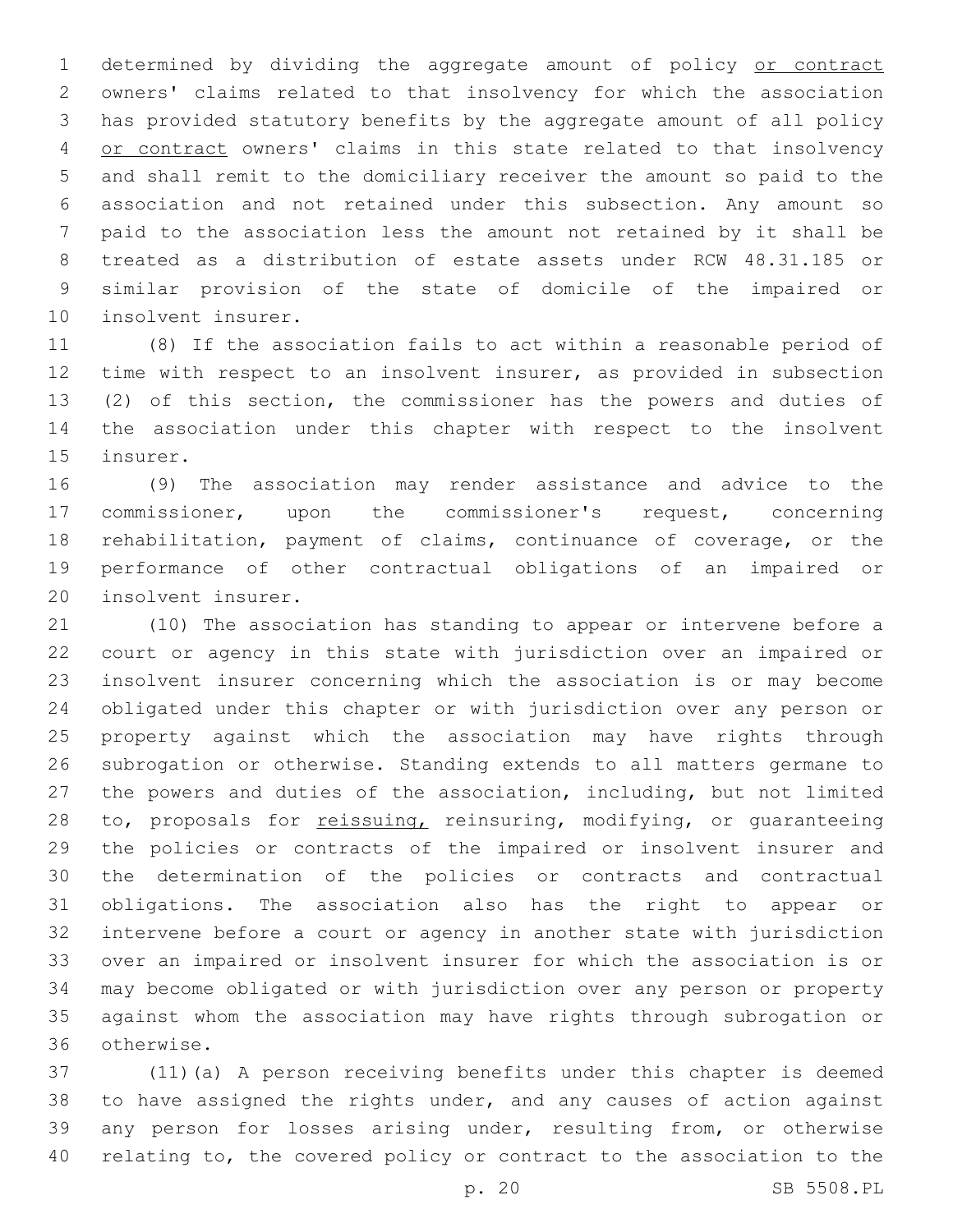extent of the benefits received because of this chapter, whether the benefits are payments of or on account of contractual obligations, continuation of coverage, or provision of substitute or alternative 4 policies, contracts, or coverages. The association may require an assignment to it of such rights and cause of action by any enrollee, payee, policy or contract owner, beneficiary, insured, or annuitant as a condition precedent to the receipt of any right or benefits 8 conferred by this chapter upon the person.

 (b) The subrogation rights of the association under this subsection have the same priority against the assets of the impaired or insolvent insurer as that possessed by the person entitled to 12 receive benefits under this chapter.

 (c) In addition to (a) and (b) of this subsection, the association has all common law rights of subrogation and any other equitable or legal remedy that would have been available to the 16 impaired or insolvent insurer or owner, enrollee, beneficiary, or payee of a policy or contract with respect to the policy or contracts, including without limitation, in the case of a structured settlement annuity, any rights of the owner, beneficiary, or payee of the annuity, to the extent of benefits received under this chapter, against a person originally or by succession responsible for the losses arising from the personal injury relating to the annuity or payment therefor, excepting any such person responsible solely by reason of serving as an assignee in respect of a qualified assignment under section 130 of the United States Internal Revenue Code.

 (d) If (a) through (c) of this subsection are invalid or ineffective with respect to any person or claim for any reason, the amount payable by the association with respect to the related covered obligations shall be reduced by the amount realized by any other person with respect to the person or claim that is attributable to 31 the policies or contracts, or portion thereof, covered by the 32 association.

 (e) If the association has provided benefits with respect to a covered obligation and a person recovers amounts as to which the association has rights as described in this subsection, the person shall pay to the association the portion of the recovery attributable 37 to the policies or contracts, or portion thereof, covered by the association.38

 (12) In addition to the rights and powers elsewhere in this 40 chapter, the association may: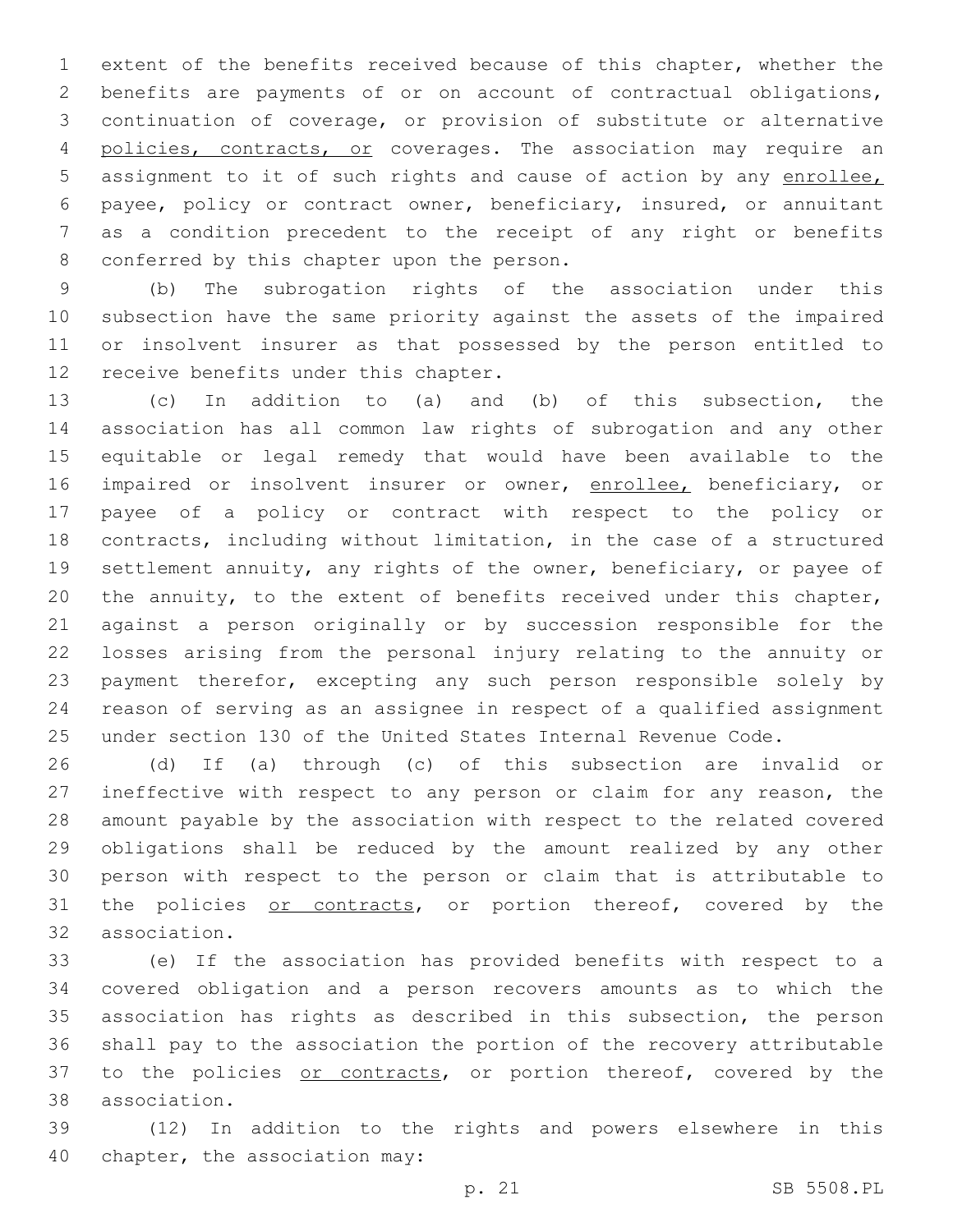1 (a) Enter into such contracts as are necessary or proper to carry 2 out the provisions and purposes of this chapter;

3 (b) Sue or be sued, including taking any legal actions necessary 4 or proper to recover any unpaid assessments under RCW 48.32A.085 and 5 to settle claims or potential claims against it;

 (c) Borrow money to effect the purposes of this chapter; any notes or other evidence of indebtedness of the association not in default are legal investments for domestic insurers and may be 9 carried as admitted assets;

 (d) Employ or retain such persons as are necessary or appropriate to handle the financial transactions of the association, and to perform such other functions as become necessary or proper under this 13 chapter;

14 (e) Take such legal action as may be necessary or appropriate to 15 avoid or recover payment of improper claims;

16 (f) Exercise, for the purposes of this chapter and to the extent 17 approved by the commissioner, the powers of a domestic life  $((\theta \cdot \hat{r}))$ 18 insurer, disability insurer, health care service contractor, or 19 health maintenance organization, but in no case may the association 20 issue insurance policies or annuity contracts other than those issued 21 to perform its obligations under this chapter;

22 (g) Organize itself as a corporation or in other legal form 23 permitted by the laws of the state;

24 (h) Request information from a person seeking coverage from the 25 association in order to aid the association in determining its 26 obligations under this chapter with respect to the person, and the 27 person shall promptly comply with the request; ((and))

28 (i) In accordance with the terms and conditions of the policy or 29 contract, file for actuarially justified rate or premium increases 30 for any policy or contract for which it provides coverage under this 31 chapter; and

32 (j) Take other necessary or appropriate action to discharge its 33 duties and obligations under this chapter or to exercise its powers 34 under this chapter.

35 (13) The association may join an organization of one or more 36 other state associations of similar purposes, to further the purposes 37 and administer the powers and duties of the association.

38 (14)(a) At any time within one year after the coverage date, 39 which is the date on which the association becomes responsible for 40 the obligations of a member insurer, the association may elect to

p. 22 SB 5508.PL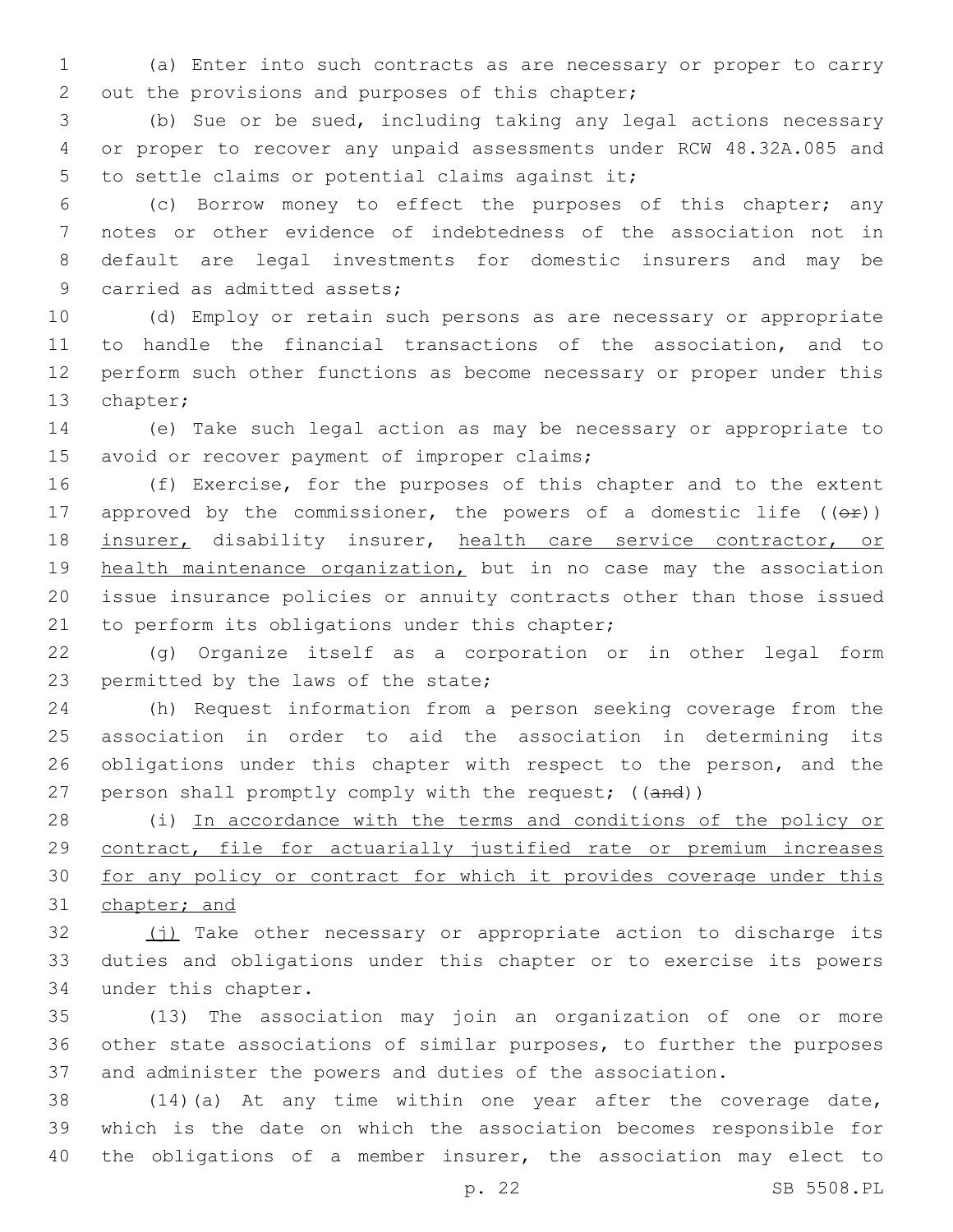succeed to the rights and obligations of the member insurer, that 2 accrue on or after the coverage date and that relate to policies, 3 contracts, or annuities, covered( $(\tau)$ ) in whole or in part( $(\tau)$ ) by the association, under any one or more indemnity reinsurance agreements entered into by the member insurer as a ceding insurer and selected by the association. However, the association may not exercise an election with respect to a reinsurance agreement if the receiver, rehabilitator, or liquidator of the member insurer has previously and expressly disaffirmed the reinsurance agreement. The election is effective when notice is provided to the receiver, rehabilitator, or liquidator and to the affected reinsurers. If the association makes an election, the following provisions apply with respect to the 13 agreements selected by the association:

 (i) The association is responsible for all unpaid premiums due under the agreements, for periods both before and after the coverage date, and is responsible for the performance of all other obligations to be performed after the coverage date, in each case which relate to 18 policies, contracts, or annuities, covered( $(\tau)$ ) in whole or in 19 part( $(\tau)$ ) by the association. The association may charge policies, 20 contracts, or annuities, covered in part by the association, through reasonable allocation methods, the costs for reinsurance in excess of 22 the obligations of the association;

 (ii) The association is entitled to any amounts payable by the reinsurer under the agreements with respect to losses or events that occur in periods after the coverage date and that relate to policies, 26 contracts, or annuities, covered by the association  $(\tau)$ ) in whole or in part. However, upon receipt of any such amounts, the association 28 is obliged to pay to the beneficiary under the policy  $((\theta \cdot \mathbf{r}))$ 29 contract, or annuity on account of which the amounts were paid a portion of the amount equal to the excess of: The amount received by the association, over the benefits paid by the association on account 32 of the policy  $((e^E))^L$  contract, or annuity, less the retention of the impaired or insolvent member insurer applicable to the loss or event;

 (iii) Within thirty days following the association's election, the association and each indemnity reinsurer shall calculate the net balance due to or from the association under each reinsurance agreement as of the date of the association's election, giving full credit to all items paid by either the member insurer, or its receiver, rehabilitator, or liquidator, or the indemnity reinsurer during the period between the coverage date and the date of the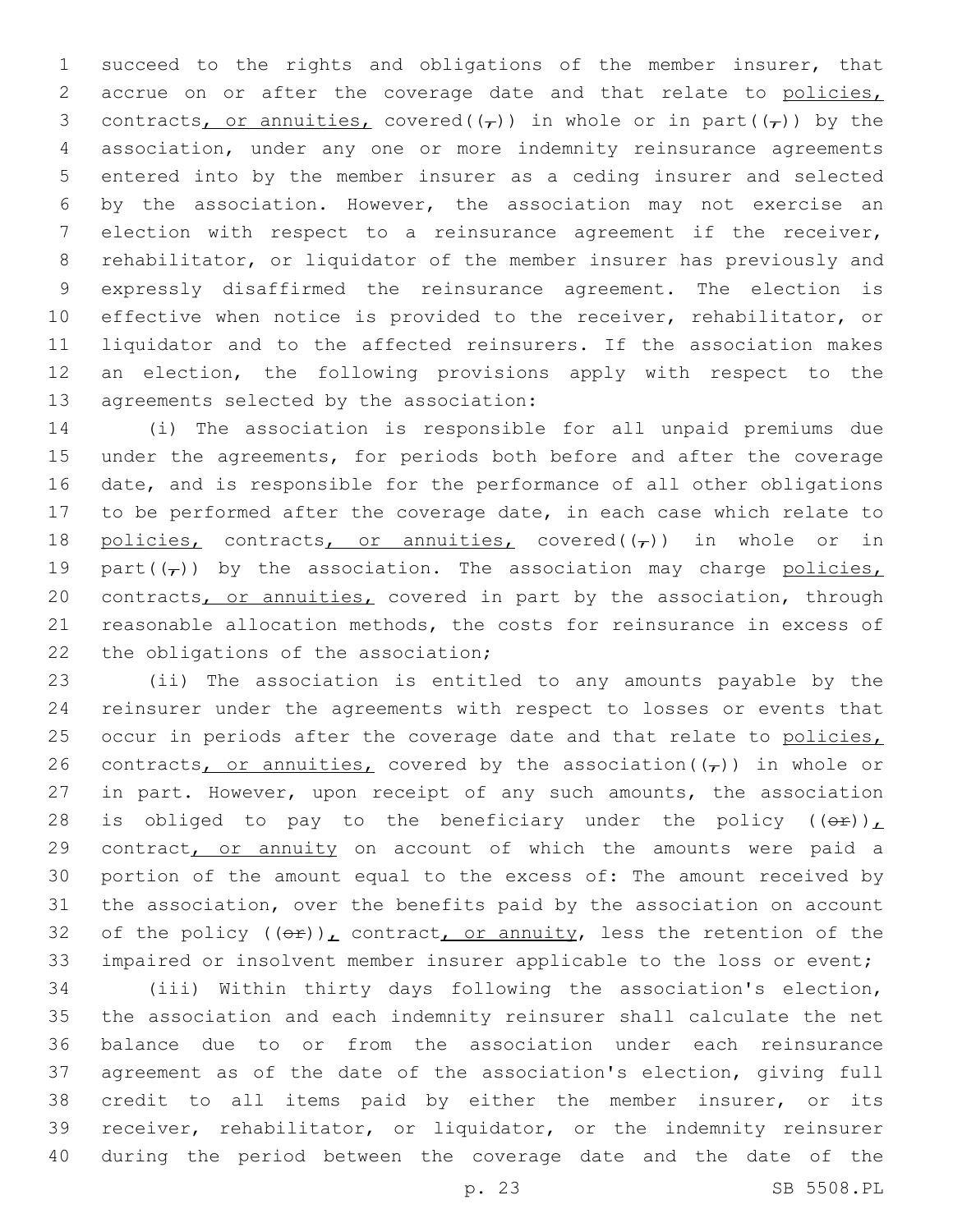association's election. Either the association or indemnity reinsurer shall pay the net balance due the other within five days of the completion of this calculation. If the receiver, rehabilitator, or liquidator has received any amounts due the association pursuant to (a)(ii) of this subsection, the receiver, rehabilitator, or liquidator shall remit the same to the association as promptly as 7 practicable; and

 (iv) If the association, within sixty days of the election, pays the premiums due for periods both before and after the coverage date 10 that relate to policies, contracts, or annuities, covered by the 11 association( $(\tau)$ ) in whole or in part, the reinsurer is not entitled 12 to terminate the reinsurance agreements, insofar as the agreements 13 relate to policies, contracts, or annuities, covered by the 14 association( $(\tau)$ ) in whole or in part, and is not entitled to set off any unpaid premium due for periods prior to the coverage date against 16 amounts due the association;

 (b) In the event the association transfers its obligations to 18 another member insurer, and if the association and the other member 19 insurers agree, the other member insurer succeeds to the rights and obligations of the association under (a) of this subsection effective as of the date agreed upon by the association and the other member insurers and regardless of whether the association has made the election referred to in (a) of this subsection. However:

 (i) The indemnity reinsurance agreements automatically terminate for new reinsurance unless the indemnity reinsurer and the other 26 member insurers agree to the contrary;

 (ii) The obligations described in (a)(ii) of this subsection no longer apply on and after the date the indemnity reinsurance 29 agreement is transferred to the third party member insurer; and

 (iii) This subsection (14)(b) does not apply if the association has previously expressly determined in writing that it will not exercise the election referred to in (a) of this subsection;

 (c) The provisions of this subsection supersede the provisions of any law of this state or of any affected reinsurance agreement that provides for or requires any payment of reinsurance proceeds, on account of losses or events that occur in periods after the coverage date, to the receiver, liquidator, or rehabilitator of the insolvent ((member)) insurer. The receiver, rehabilitator, or liquidator remains entitled to any amounts payable by the reinsurer under the reinsurance agreement with respect to losses or events that occur in

p. 24 SB 5508.PL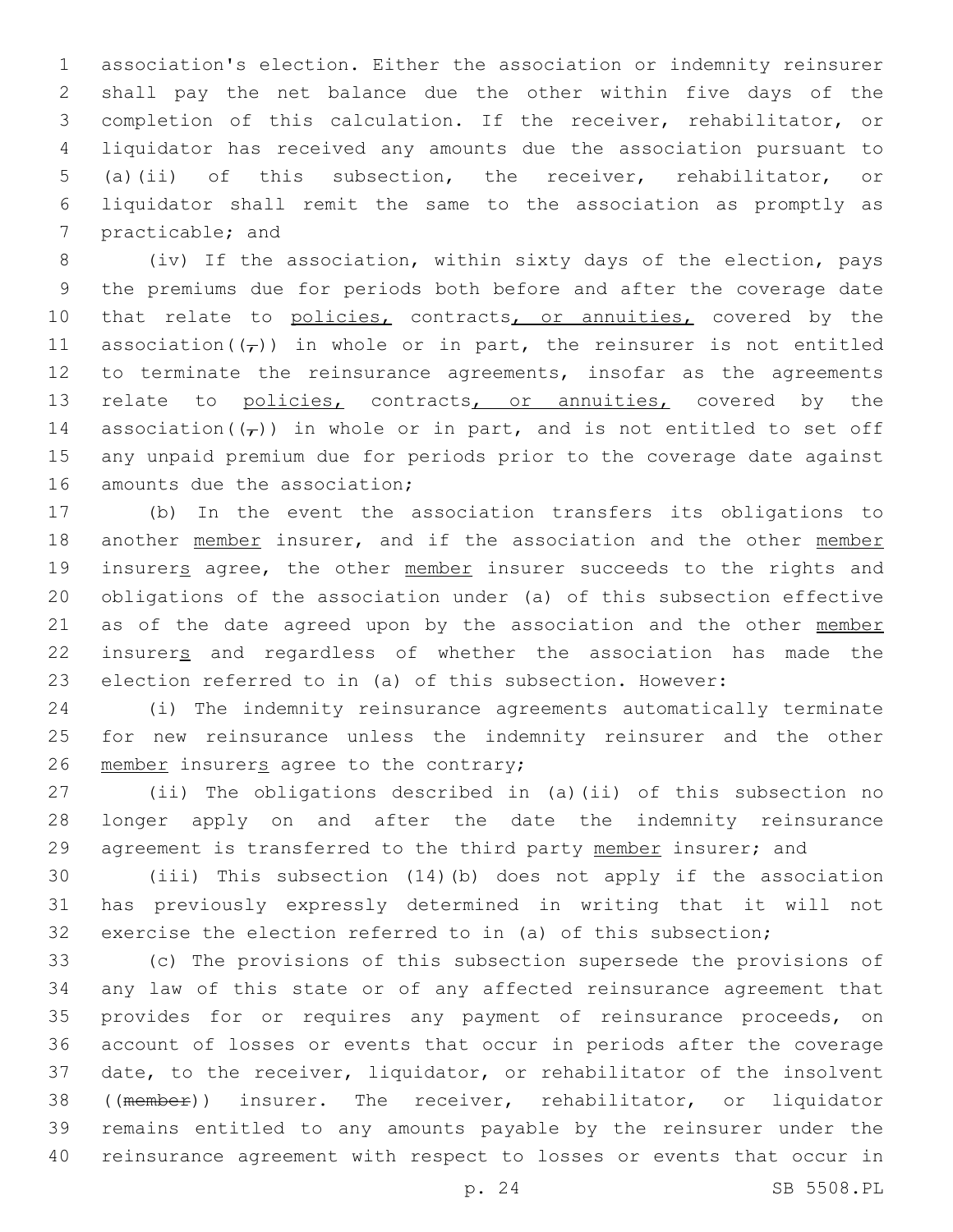periods prior to the coverage date, subject to applicable setoff 2 provisions; and

 (d) Except as set forth under this subsection, this subsection does not alter or modify the terms and conditions of the indemnity reinsurance agreements of the insolvent ((member)) insurer. This subsection does not abrogate or limit any rights of any reinsurer to claim that it is entitled to rescind a reinsurance agreement. This 8 subsection does not give a policy or contract owner, an enrollee, or a beneficiary an independent cause of action against an indemnity reinsurer that is not otherwise set forth in the indemnity 11 reinsurance agreement.

 (15) The board of directors of the association has discretion and may exercise reasonable business judgment to determine the means by which the association provides the benefits of this chapter in an 15 economical and efficient manner.

 (16) When the association has arranged or offered to provide the benefits of this chapter to a covered person under a plan or arrangement that fulfills the association's obligations under this chapter, the person is not entitled to benefits from the association in addition to or other than those provided under the plan or 21 arrangement.

 (17) Venue in a suit against the association arising under this chapter is in the county in which liquidation or rehabilitation 24 proceedings have been filed in the case of a domestic member insurer. In other cases, venue is in King county or Thurston county. The association is not required to give an appeal bond in an appeal that relates to a cause of action arising under this chapter.

 (18) In carrying out its duties in connection with guaranteeing, 29 assuming, reissuing, or reinsuring policies or contracts under 30 subsection (1) or (2) of this section, the association may  $\left(\frac{1}{\epsilon}, \frac{1}{\epsilon}\right)$ 31 to approval of the receivership court,)) issue substitute coverage 32 for a policy or contract that provides an interest rate, crediting rate, or similar factor determined by use of an index or other external reference stated in the policy or contract employed in calculating returns or changes in value by issuing an alternative policy or contract in accordance with the following provisions:

 (a) In lieu of the index or other external reference provided for in the original policy or contract, the alternative policy or contract provides for: (i) A fixed interest rate; (ii) payment of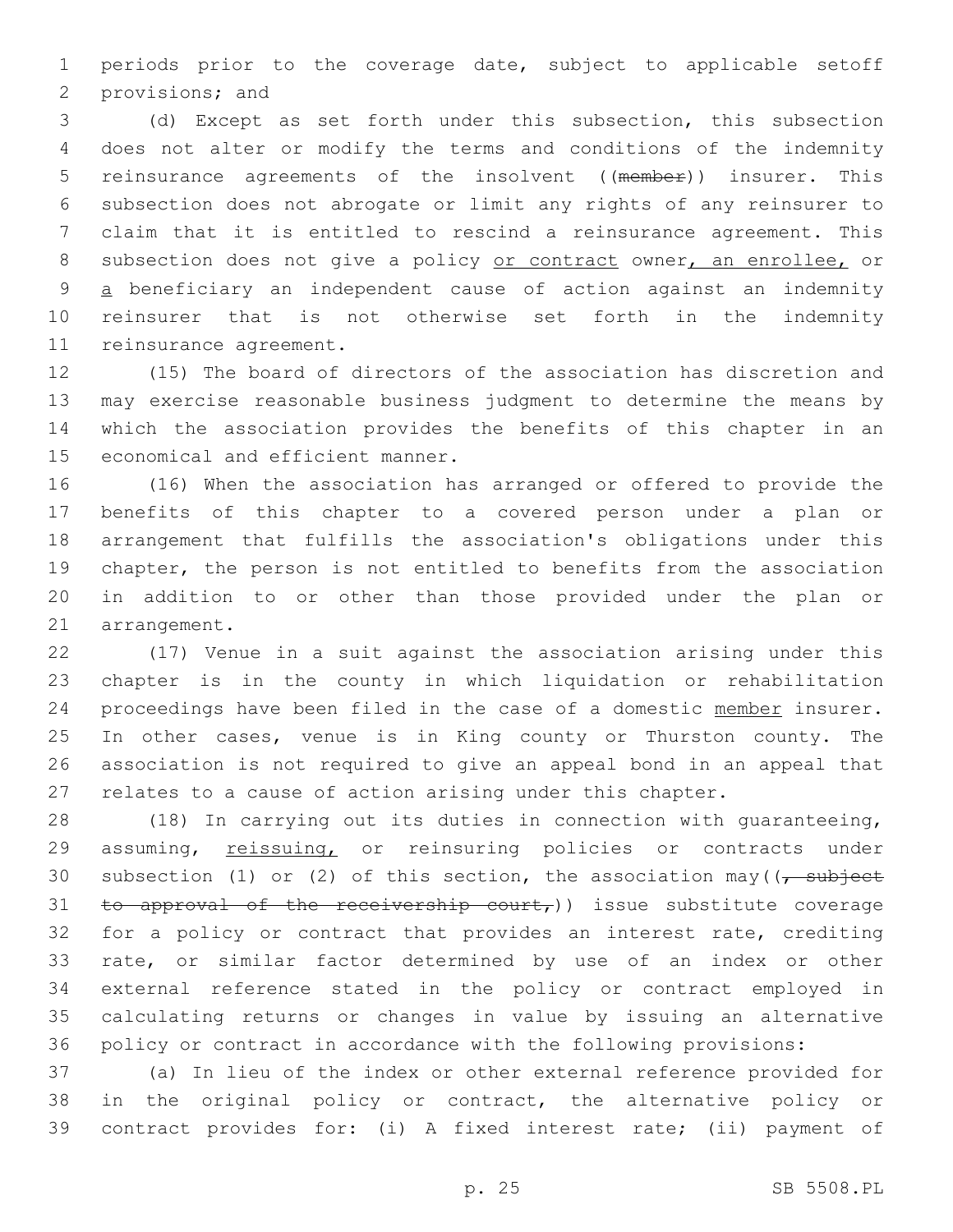dividends with minimum guarantees; or (iii) a different method for 2 calculating interest or changes in value;

 (b) There is no requirement for evidence of insurability, waiting period, or other exclusion that would not have applied under the 5 replaced policy or contract; and

 (c) The alternative policy or contract is substantially similar to the replaced policy or contract in all other material terms.

 **Sec. 7.** RCW 48.32A.085 and 2001 c 50 s 9 are each amended to 9 read as follows:

 (1) For the purpose of providing the funds necessary to carry out the powers and duties of the association, the board of directors shall assess the member insurers, separately for each account, at such time and for such amounts as the board finds necessary. Assessments are due not less than thirty days after prior written notice to the member insurers and accrue interest at twelve percent 16 per annum on and after the due date.

(2) There are two classes of assessments, as follows:

 (a) Class A assessments are authorized and called for the purpose of meeting administrative and legal costs and other expenses. Class A assessments may be authorized and called whether or not related to a 21 particular impaired or insolvent insurer; and

 (b) Class B assessments are authorized and called to the extent necessary to carry out the powers and duties of the association under RCW 48.32A.075 with regard to an impaired or an insolvent insurer.

 (3)(a) The amount of a class A assessment is determined by the board and may be authorized and called on a pro rata or nonpro rata basis. If pro rata, the board may provide that it be credited against 28 future class B assessments. ((The total of all nonpro rata 29 assessments may not exceed one hundred fifty dollars per member 30 insurer in any one calendar year.))

31 (b) The amount of a class B assessment ((may)), except for assessments related to long-term care insurance, must be allocated for assessment purposes ((among)) between the accounts and among the 34 subaccounts of the life insurance and annuity accounts, pursuant to an allocation formula which may be based on the premiums or reserves of the impaired or insolvent insurer or any other standard determined by the board to be fair and reasonable under the circumstances.

 ( $(\frac{1}{2})$ ) (c) The amount of the class B assessment for long-term care insurance written by an impaired or insolvent insurer must be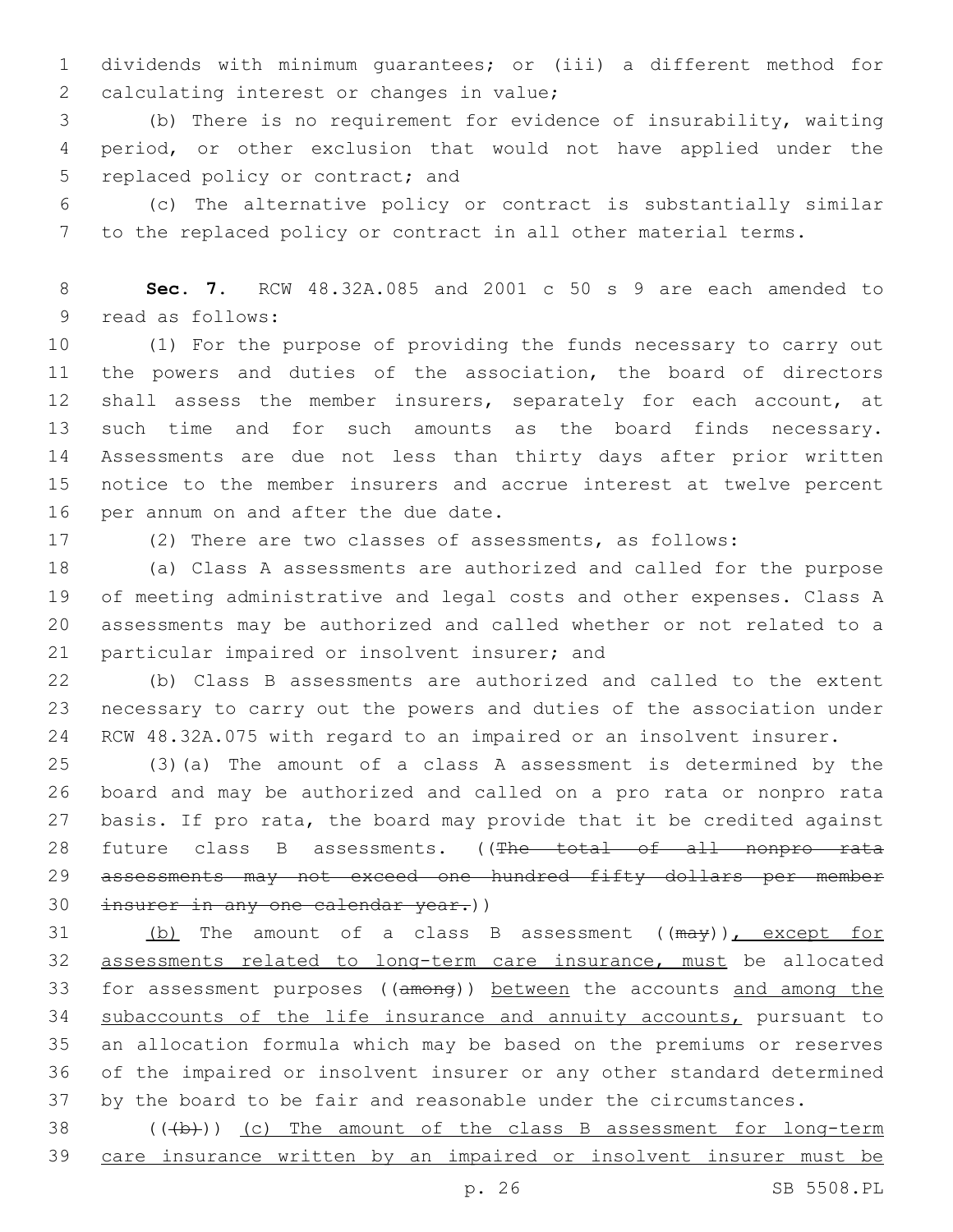allocated according to a methodology included in the plan of 2 operation and approved by the commissioner. The methodology must provide for 50 percent of the assessment to be allocated to disability and health member insurers and 50 percent to be allocated 5 to life and annuity member insurers.

 (d) Class B assessments against member insurers for each account and subaccount must be in the proportion that the premiums received on business in this state by each assessed member insurer on policies or contracts covered by each account for the three most recent calendar years for which information is available preceding the year in which the insurer became insolvent or, in the case of an 12 assessment with respect to an impaired insurer, the three most recent calendar years for which information is available preceding the year in which the insurer became impaired, bears to premiums received on business in this state for those calendar years by all assessed 16 member insurers.

 $(17$  ( $(\overline{\left\langle e\right\rangle})$ ) (e) Assessments for funds to meet the requirements of the association with respect to an impaired or insolvent insurer may not be authorized or called until necessary to implement the purposes of this chapter. Classification of assessments under subsection (2) of this section and computation of assessments under this subsection must be made with a reasonable degree of accuracy, recognizing that exact determinations are not always possible. The association shall notify each member insurer of its anticipated pro rata share of an authorized assessment not yet called within one hundred eighty days 26 after the assessment is authorized.

 (4) The association may abate or defer, in whole or in part, the assessment of a member insurer if, in the opinion of the board, payment of the assessment would endanger the ability of the member insurer to fulfill its contractual obligations. In the event an assessment against a member insurer is abated, or deferred in whole or in part, the amount by which the assessment is abated or deferred may be assessed against the other member insurers in a manner consistent with the basis for assessments set forth in this section. Once the conditions that caused a deferral have been removed or rectified, the member insurer shall pay all assessments that were deferred pursuant to a repayment plan approved by the association.

 (5)(a)(i) Subject to the provisions of (a)(ii) of this subsection, the total of all assessments authorized by the association with respect to a member insurer for each subaccount of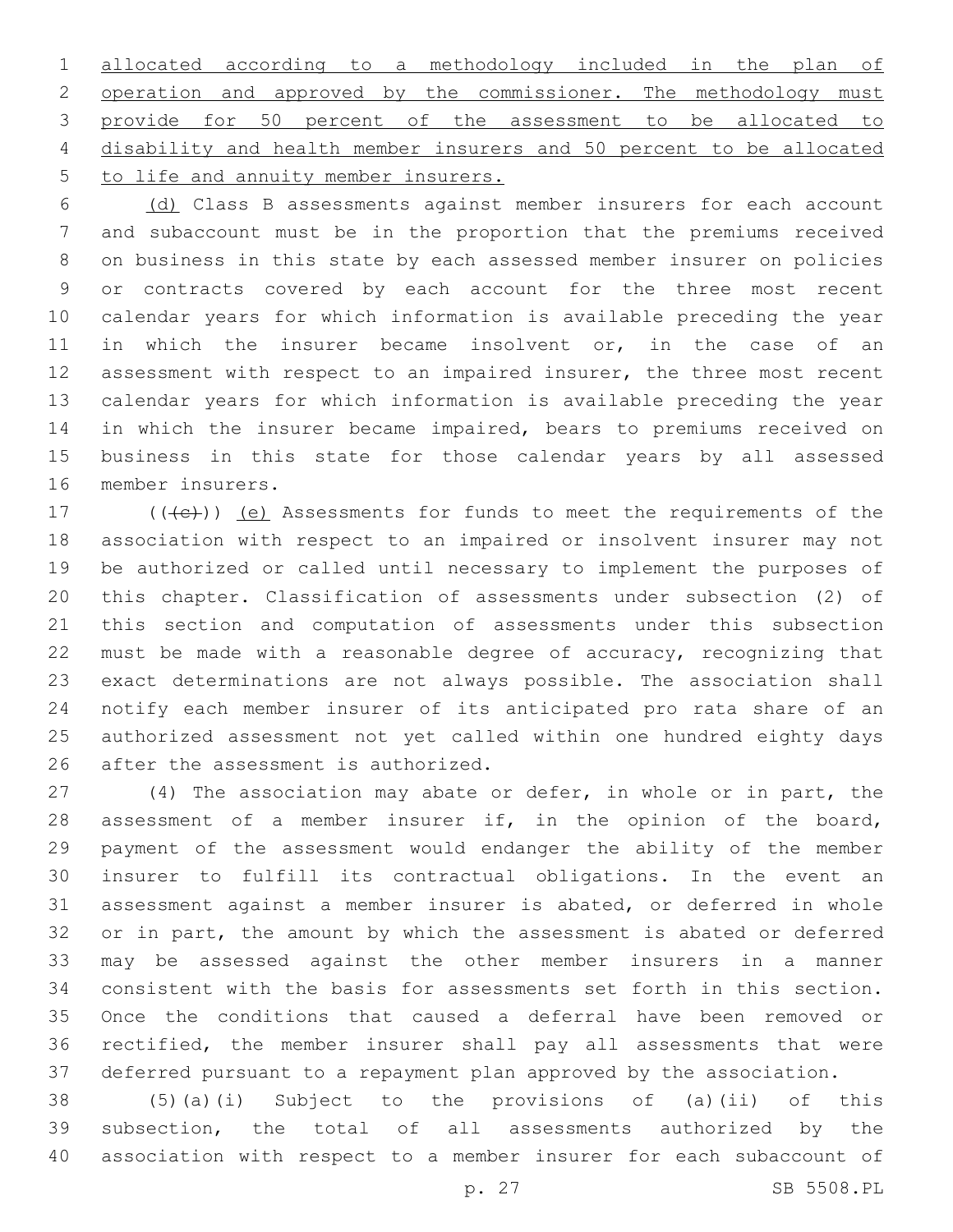1 the life insurance and annuity account and for the ((health)) disability insurance account may not in one calendar year exceed two percent of that member insurer's average annual premiums received in this state on the policies and contracts covered by the subaccount or account during the three calendar years preceding the year in which the insurer became an impaired or insolvent insurer.

 (ii) If two or more assessments are authorized in one calendar year with respect to insurers that become impaired or insolvent in different calendar years, the average annual premiums for purposes of the aggregate assessment percentage limitation in (a)(i) of this subsection must be equal and limited to the higher of the three-year average annual premiums for the applicable subaccount or account as 13 calculated under this section.

 (iii) If the maximum assessment, together with the other assets 15 of the association in an account, does not provide in one year in either account an amount sufficient to carry out the responsibilities of the association, the necessary additional funds must be assessed 18 as soon thereafter as permitted by this chapter.

 (b) The board may provide in the plan of operation a method of allocating funds among claims, whether relating to one or more impaired or insolvent insurers, when the maximum assessment is 22 insufficient to cover anticipated claims.

 (c) If the maximum assessment for a subaccount of the life and annuity account in one year does not provide an amount sufficient to 25 carry out the responsibilities of the association, then under 26 subsection (3)( $(\frac{1}{2})$ ) (d) of this section, the board shall access the other subaccounts of the life and annuity account for the necessary additional amount, subject to the maximum stated in (a) of this 29 subsection.

 (6) The board may, by an equitable method as established in the plan of operation, refund to member insurers, in proportion to the 32 contribution of each member insurer to that account, the amount by which the assets of the account exceed the amount the board finds is necessary to carry out during the coming year the obligations of the association with regard to that account, including assets accruing from assignment, subrogation, net realized gains, and income from investments. A reasonable amount may be retained in any account to provide funds for the continuing expenses of the association and for 39 future losses claims.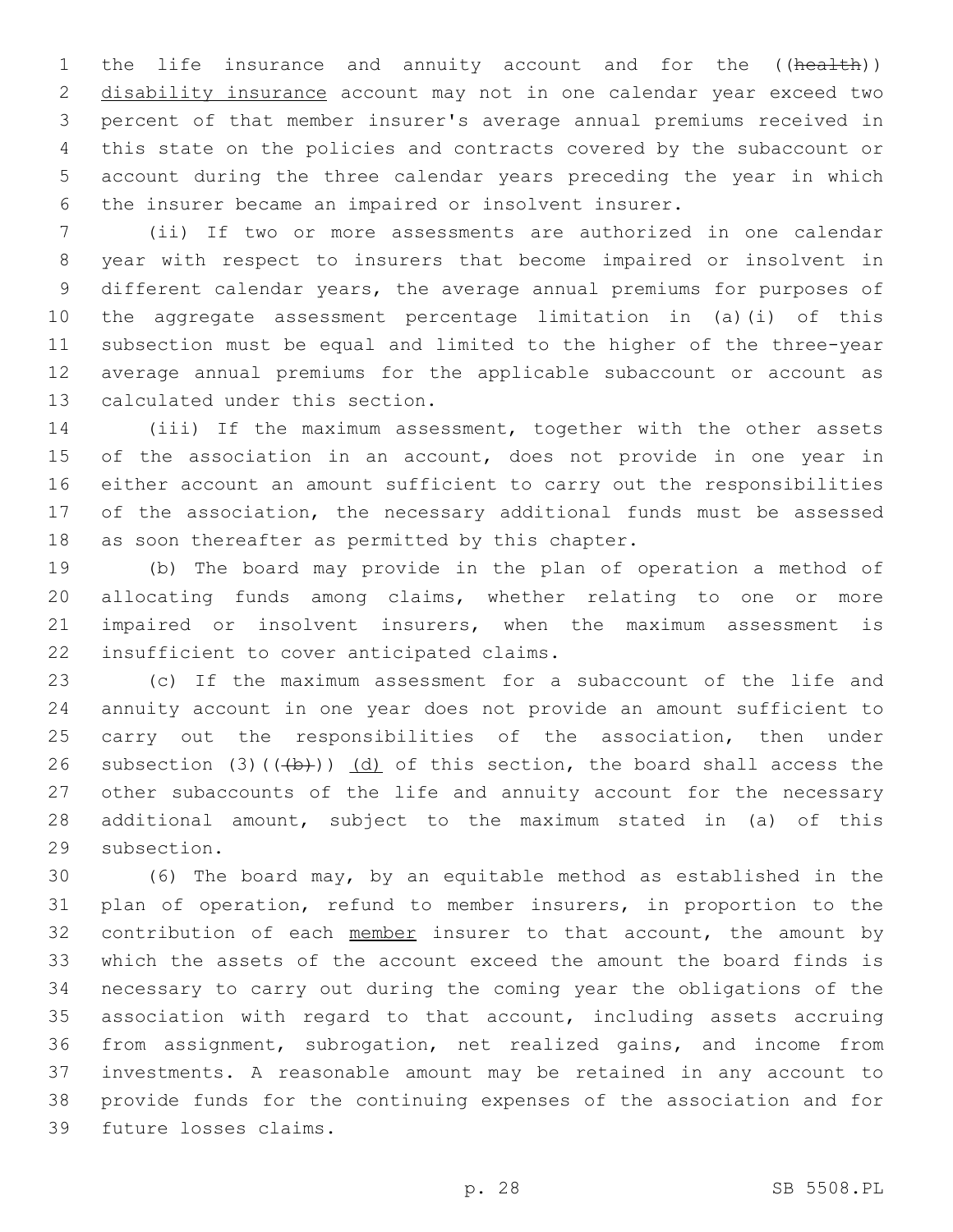(7) Any member insurer may when determining its premium rates and policy owner dividends, as to any kind of insurance, health care service contractor business, or health maintenance organization business within the scope of this chapter, consider the amount reasonably necessary to meet its assessment obligations under this 6 chapter.

 (8) The association shall issue to each member insurer paying an assessment under this chapter, other than a class A assessment, a certificate of contribution, in a form prescribed by the commissioner, for the amount of the assessment paid. All outstanding certificates must be of equal dignity and priority without reference to amounts or dates of issue. A certificate of contribution may be 13 shown by the member insurer in its financial statement as an asset in such form and for such amount, if any, and period of time as the 15 commissioner may approve.

 (9)(a) A member insurer that wishes to protest all or part of an assessment shall pay when due the full amount of the assessment as set forth in the notice provided by the association. The payment is available to meet association obligations during the pendency of the protest or any subsequent appeal. Payment must be accompanied by a statement in writing that the payment is made under protest and setting forth a brief statement of the grounds for the protest.

 (b) Within sixty days following the payment of an assessment under protest by a member insurer, the association shall notify the member insurer in writing of its determination with respect to the protest unless the association notifies the member insurer that additional time is required to resolve the issues raised by the 28 protest.

 (c) Within thirty days after a final decision has been made, the association shall notify the protesting member insurer in writing of that final decision. Within sixty days of receipt of notice of the final decision, the protesting member insurer may appeal that final 33 action to the commissioner.

 (d) In the alternative to rendering a final decision with respect to a protest based on a question regarding the assessment base, the association may refer protests to the commissioner for a final decision, with or without a recommendation from the association.

 (e) If the protest or appeal on the assessment is upheld, the amount paid in error or excess must be returned to the member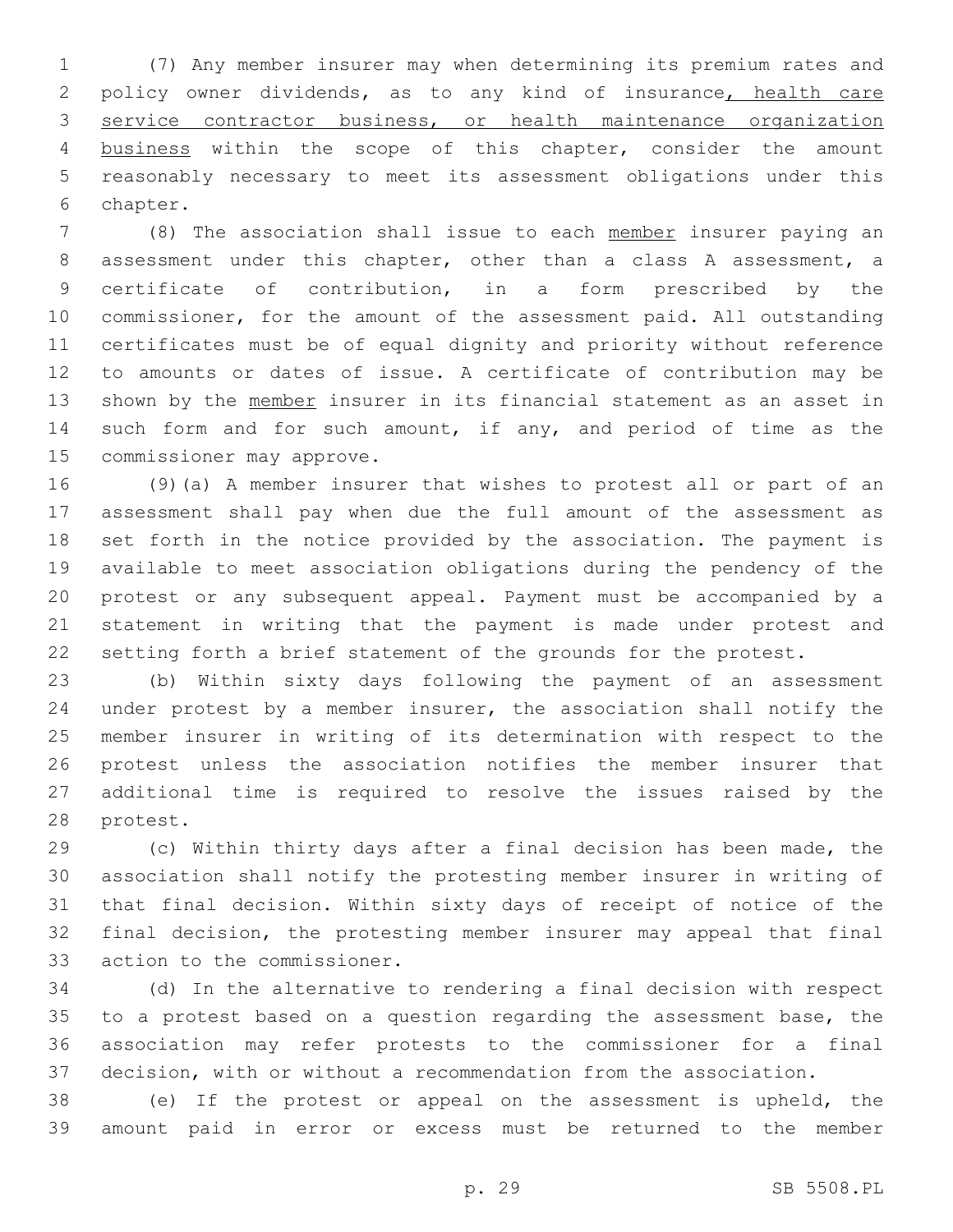((company)) insurer. Interest on a refund due a protesting member must be paid at the rate actually earned by the association.

 (10) The association may request information of member insurers in order to aid in the exercise of its power under this section and member insurers shall promptly comply with a request.

 **Sec. 8.** RCW 48.32A.095 and 2001 c 50 s 10 are each amended to 7 read as follows:

 (1)(a) The association shall submit to the commissioner a plan of operation and any amendments necessary or suitable to assure the fair, reasonable, and equitable administration of the association. The plan of operation and any amendments are effective upon the commissioner's written approval or unless it has not been disapproved 13 within thirty days.

 (b) If the association fails to submit a suitable plan of operation within one hundred twenty days following July 22, 2001, or if at any time thereafter the association fails to submit suitable amendments to the plan, the commissioner shall, after notice and hearing, adopt reasonable rules as necessary or advisable to effectuate the provisions of this chapter. The rules continue in force until modified by the commissioner or superseded by a plan submitted by the association and approved by the commissioner.

(2) All member insurers shall comply with the plan of operation.

 (3) The plan of operation must, in addition to requirements 24 enumerated elsewhere in this chapter:

 (a) Establish procedures for handling the assets of the 26 association;

 (b) Establish the amount and method of reimbursing members of the 28 board of directors under RCW 48.32A.065;

 (c) Establish regular places and times for meetings including telephone conference calls of the board of directors;

 (d) Establish procedures for records to be kept of all financial transactions of the association, its agents, and the board of 33 directors;

 (e) Establish the procedures whereby selections for the board of directors are made and submitted to the commissioner;

 (f) Establish any additional procedures for assessments under RCW 48.32A.085; ((and))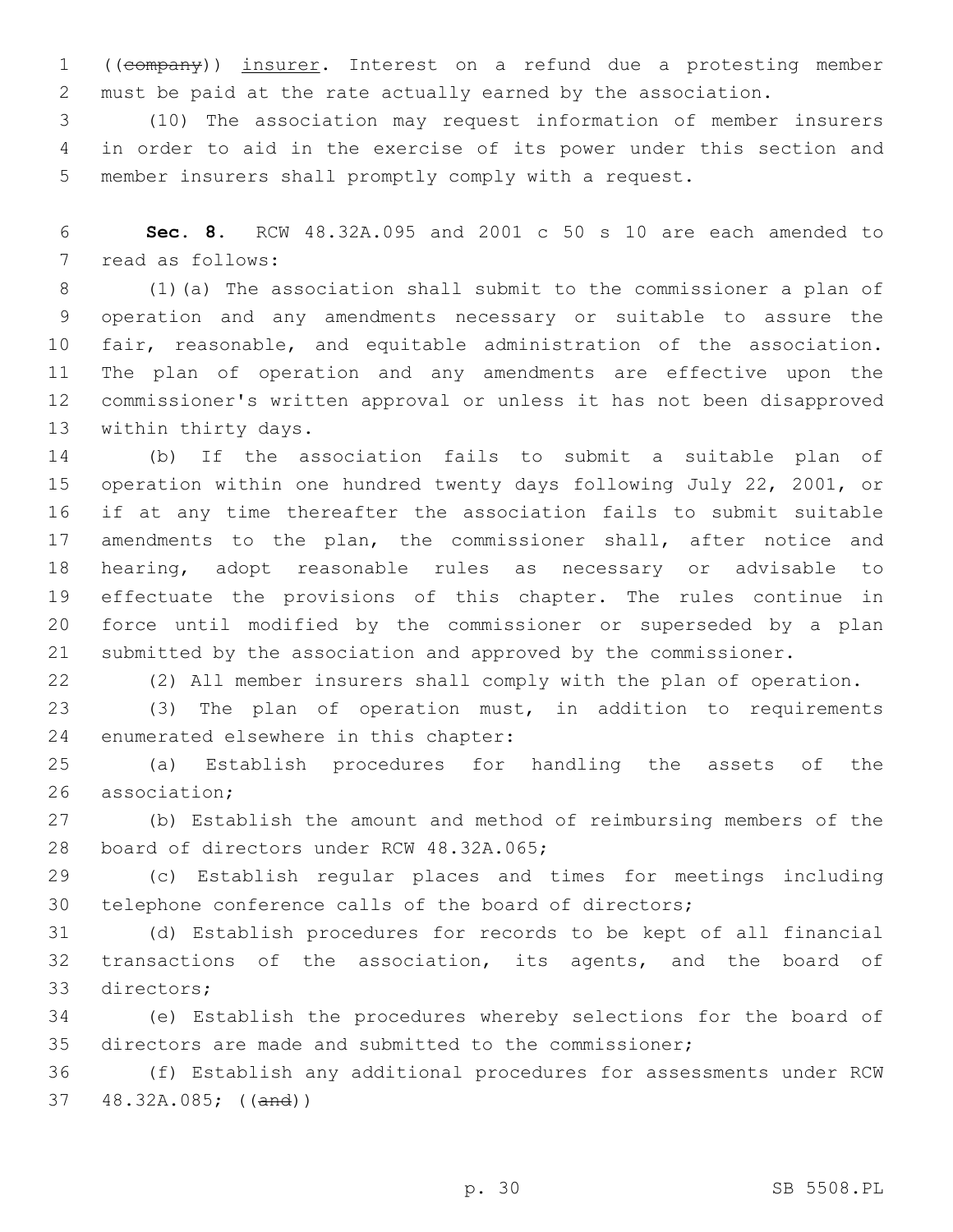(g) Establish procedures whereby a director may be removed for cause, including in the case where a member insurer becomes an 3 impaired or insolvent insurer;

 (h) Require the board of directors to establish policies and procedures for addressing conflicts of interests among the board of directors and the member insurers they represent; and

 (i) Contain additional provisions necessary or proper for the execution of the powers and duties of the association.

 (4) The plan of operation may provide that any or all powers and duties of the association, except those under RCW 48.32A.075(12)(c) and 48.32A.085, are delegated to a corporation, association, or other organization which performs or will perform functions similar to those of this association, or its equivalent, in two or more states. Such a corporation, association, or organization must be reimbursed for any payments made on behalf of the association and must be paid for its performance of any function of the association. A delegation under this subsection takes effect only with the approval of both the board of directors and the commissioner, and may be made only to a corporation, association, or organization which extends protection not substantially less favorable and effective than that provided by 21 this chapter.

 **Sec. 9.** RCW 48.32A.115 and 2001 c 50 s 12 are each amended to 23 read as follows:

 The commissioner shall aid in the detection and prevention of 25 member insurer insolvencies or impairments.

(1) It is the duty of the commissioner to:26

 (a) Notify the commissioners of all the other states, territories of the United States, and the District of Columbia within thirty days 29 following the action taken or the date the action occurs, when the commissioner takes any of the following actions against a member 31 insurer:

32 (i) Revocation of license;

33 (ii) Suspension of license; or

34 (iii) Makes a formal order that the ((company)) member insurer restrict its premium writing, obtain additional contributions to surplus, withdraw from the state, reinsure all or any part of its business, or increase capital, surplus, or any other account for the 38 security of policy owners, certificate holders, contract owners, or 39 creditors;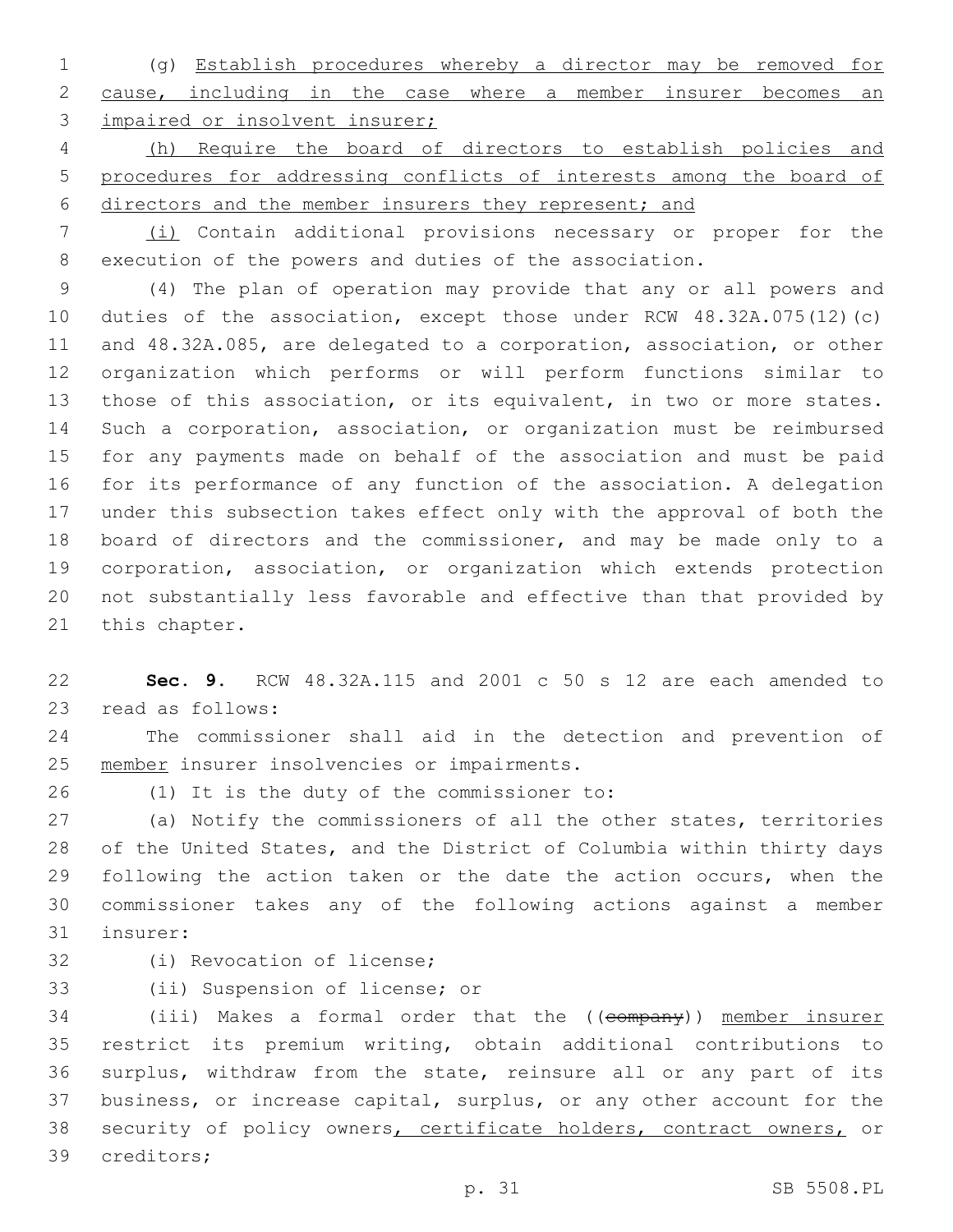(b) Report to the board of directors when the commissioner has taken any of the actions set forth in (a) of this subsection or has received a report from any other commissioner indicating that any such action has been taken in another state. The report to the board of directors must contain all significant details of the action taken or the report received from another commissioner;6

 (c) Report to the board of directors when the commissioner has reasonable cause to believe from an examination, whether completed or in process, of any member insurer that the insurer may be an impaired 10 or insolvent insurer; and

 (d) Furnish to the board of directors the national association of insurance commissioners insurance regulatory information system ratios and listings of companies not included in the ratios developed by the national association of insurance commissioners, and the board may use the information contained therein in carrying out its duties and responsibilities under this section. The report and the information must be kept confidential by the board of directors until such time as made public by the commissioner or other lawful 19 authority.

 (2) The commissioner may seek the advice and recommendations of the board of directors concerning any matter affecting the duties and responsibilities of the commissioner regarding the financial 23 condition of member insurers and ((companies)) insurers, health care service contractors, or health maintenance organizations seeking 25 admission to transact ((insurance)) business in this state.

 (3) The board of directors may, upon majority vote, make reports and recommendations to the commissioner upon any matter germane to the solvency, liquidation, rehabilitation, or conservation of any 29 member insurer or germane to the solvency of any ((company)) insurer, health care service contractor, or health maintenance organization 31 seeking to do ((an insurance)) business in this state. The reports 32 and recommendations are not public documents.

 (4) The board of directors may, upon majority vote, notify the commissioner of any information indicating a member insurer may be an 35 impaired or insolvent insurer.

 (5) The board of directors may, upon majority vote, make recommendations to the commissioner for the detection and prevention 38 of member insurer insolvencies.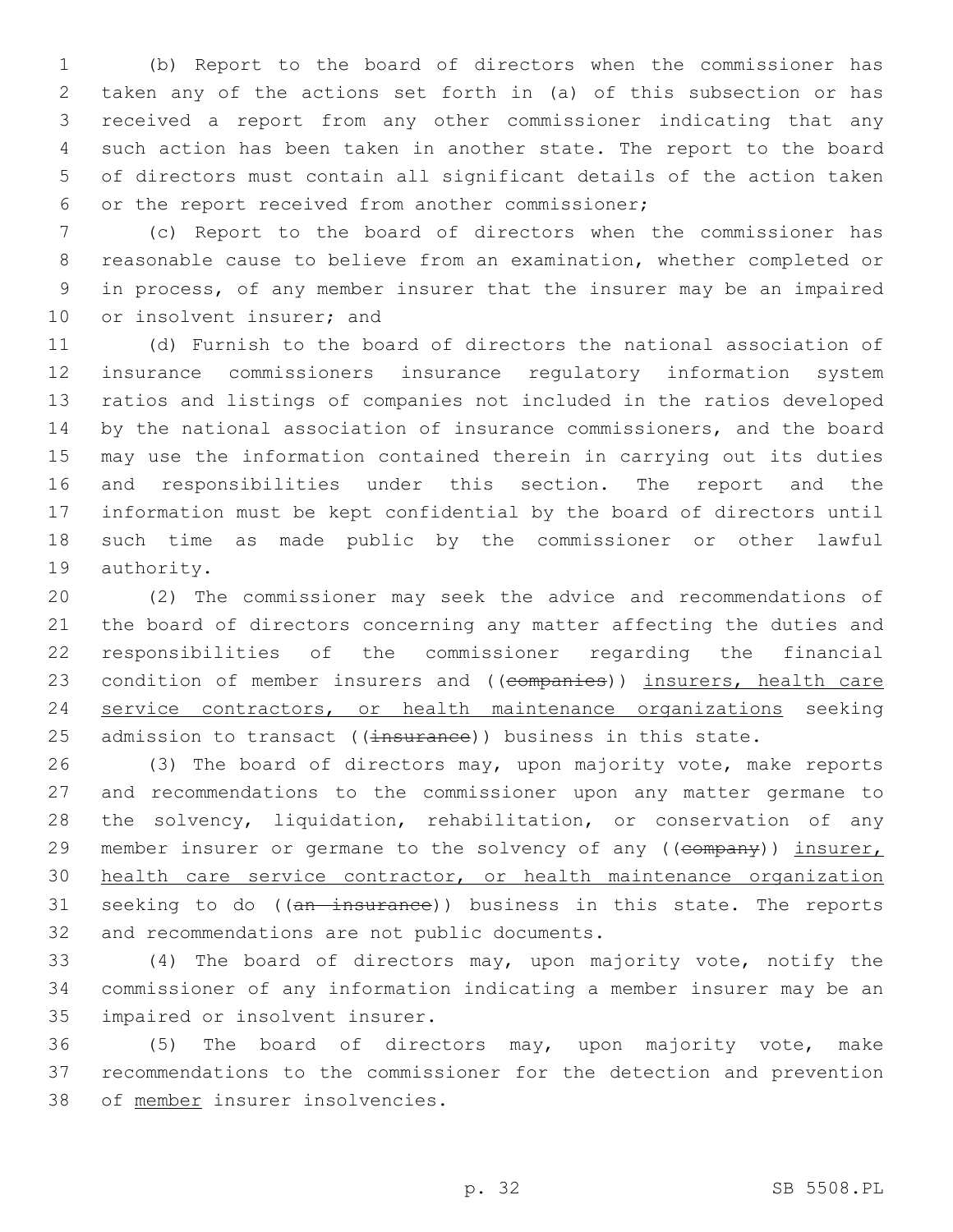**Sec. 10.** RCW 48.32A.135 and 2001 c 50 s 14 are each amended to 2 read as follows:

 (1) This chapter does not reduce the liability for unpaid assessments of the insureds of an impaired or insolvent insurer 5 operating under a plan with assessment liability.

 (2) Records must be kept of all meetings of the board of directors to discuss the activities of the association in carrying out its powers and duties under RCW 48.32A.075. The records of the association with respect to an impaired or insolvent insurer may not be disclosed prior to the termination of a liquidation, rehabilitation, or conservation proceeding involving the impaired or insolvent insurer, upon the termination of the impairment or insolvency of the insurer, or upon the order of a court of competent jurisdiction. This subsection does not limit the duty of the association to render a report of its activities under RCW 16 48.32A.145.

 (3) For the purpose of carrying out its obligations under this chapter, the association is a creditor of the impaired or insolvent insurer to the extent of assets attributable to covered policies reduced by any amounts to which the association is entitled as subrogee under RCW 48.32A.075(11). Assets of the impaired or insolvent insurer attributable to covered policies must be used to continue all covered policies and pay all contractual obligations of the impaired or insolvent insurer as required by this chapter. Assets attributable to covered policies, as used in this subsection, are that proportion of the assets which the reserves that should have been established for such policies bear to the reserves that should have been established for all policies of insurance written by the 29 impaired or insolvent insurer.

 (4) As a creditor of the impaired or insolvent insurer as established in subsection (3) of this section, the association and other similar associations are entitled to receive a disbursement of assets out of the marshaled assets, from time to time as the assets become available to reimburse it, as a credit against contractual obligations under this chapter. If the liquidator has not, within one 36 hundred twenty days of a final determination of insolvency of  $((an))$ 37 a member insurer by the receivership court, made an application to the court for the approval of a proposal to disburse assets out of marshaled assets to guaranty associations having obligations because of the insolvency, then the association is entitled to make

p. 33 SB 5508.PL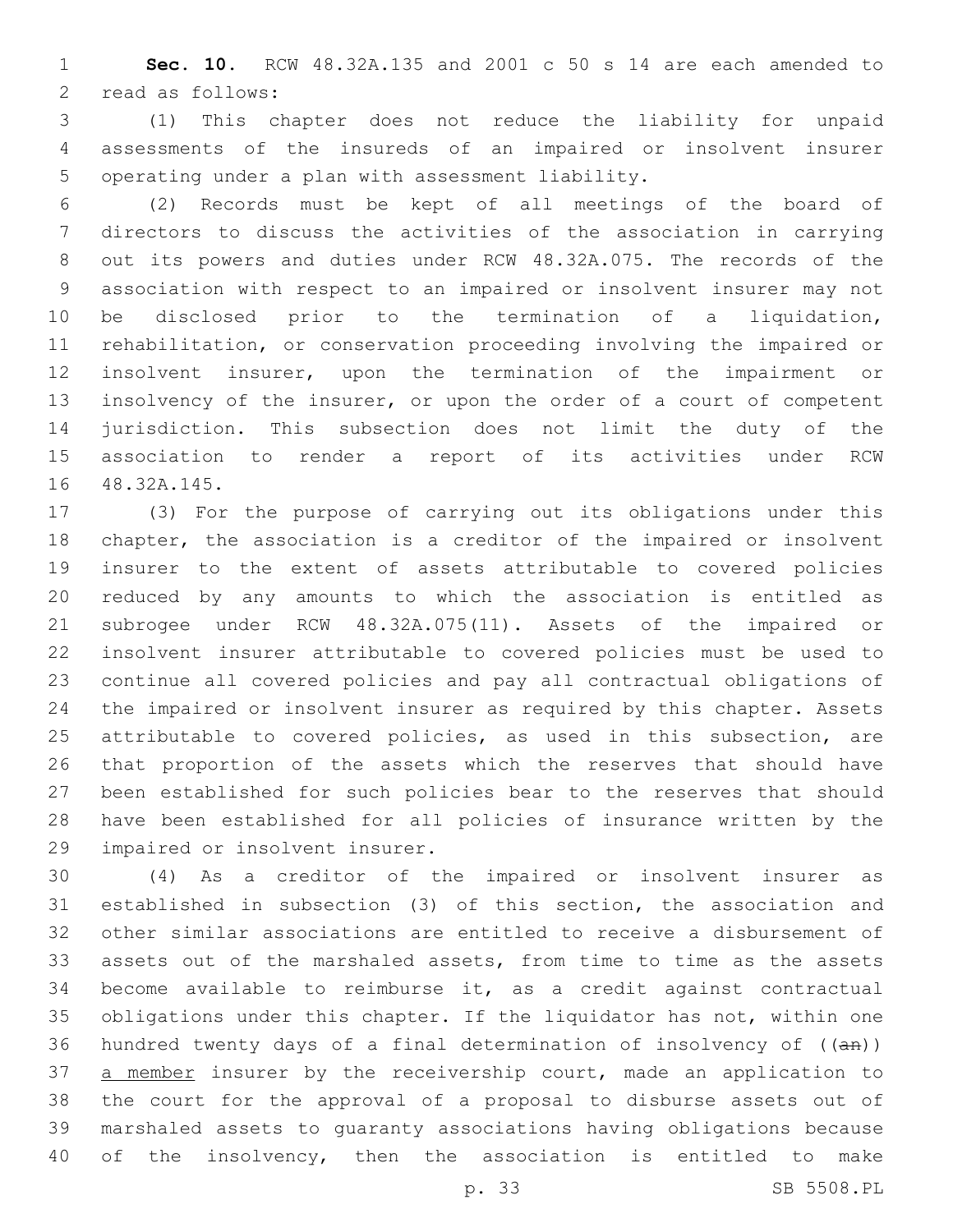application to the receivership court for approval of its own 2 proposal to disburse these assets.

 (5)(a) Prior to the termination of any liquidation, rehabilitation, or conservation proceeding, the court may take into consideration the contributions of the respective parties, including 6 the association,  $((the)$ ) shareholders, contract owners, certificate 7 holders, enrollees, and ((the)) policy owners of the insolvent insurer, and any other party with a bona fide interest, in making an equitable distribution of the ownership rights of the insolvent insurer. In such a determination, consideration must be given to the 11 welfare of the policy owners, contract owners, certificate holders, 12 and enrollees of the continuing or successor member insurer.

 (b) A distribution to stockholders, if any, of an impaired or insolvent insurer shall not be made until and unless the total amount of valid claims of the association with interest thereon for funds expended in carrying out its powers and duties under RCW 48.32A.075 17 with respect to the member insurer have been fully recovered by the 18 association.

19 (6)(a) If an order for liquidation or rehabilitation of  $((an))$  a member insurer domiciled in this state has been entered, the receiver appointed under the order has a right to recover on behalf of the 22 member insurer, from any affiliate that controlled it, the amount of distributions, other than stock dividends paid by the insurer on its capital stock, made at any time during the five years preceding the petition for liquidation or rehabilitation subject to the limitations 26 of (b) through (d) of this subsection.

27 (b) A distribution is not recoverable if the member insurer shows that when paid the distribution was lawful and reasonable, and that the member insurer did not know and could not reasonably have known that the distribution might adversely affect the ability of the member insurer to fulfill its contractual obligations.

 (c) Any person who was an affiliate that controlled the member insurer at the time the distributions were paid is liable up to the amount of distributions received. Any person who was an affiliate 35 that controlled the member insurer at the time the distributions were declared, is liable up to the amount of distributions which would have been received if they had been paid immediately. If two or more persons are liable with respect to the same distributions, they are 39 jointly and severally liable.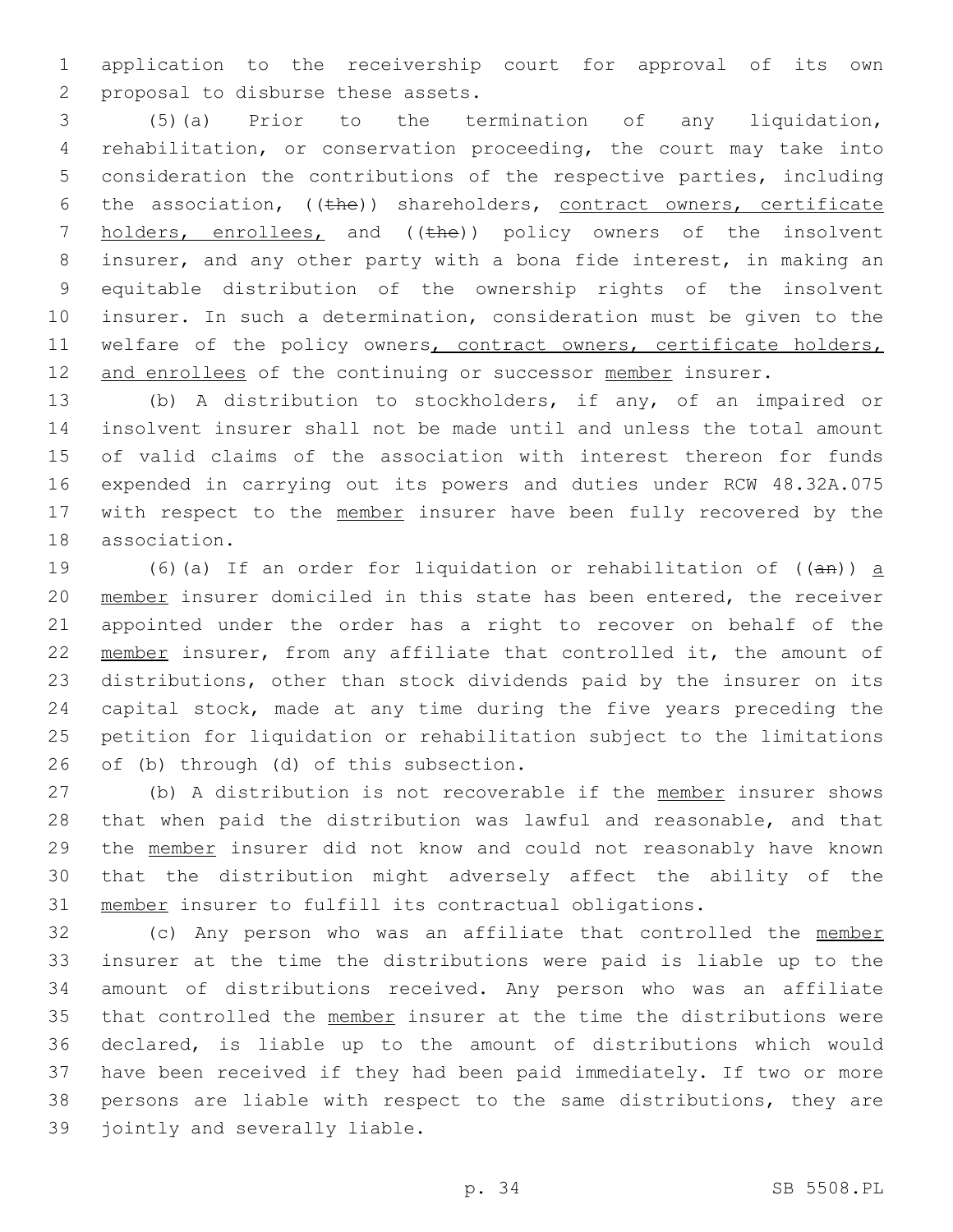(d) The maximum amount recoverable under this subsection is the amount needed in excess of all other available assets of the insolvent insurer to pay the contractual obligations of the insolvent insurer.4

 (e) If any person liable under (c) of this subsection is insolvent, all its affiliates that controlled it at the time the distribution was paid are jointly and severally liable for any resulting deficiency in the amount recovered from the insolvent 9 affiliate.

 **Sec. 11.** RCW 48.32A.175 and 2001 c 50 s 18 are each amended to read as follows:11

 All proceedings in which the insolvent insurer is a party in any 13 court in this state are stayed ((sixty)) one hundred eighty days from the date an order of liquidation, rehabilitation, or conservation is final to permit proper legal action by the association on any matters germane to its powers or duties. As to judgment under any decision, order, verdict, or finding based on default the association may apply to have such a judgment set aside by the same court that made such a judgment and must be permitted to defend against the suit on the 20 merits.

 **Sec. 12.** RCW 48.32A.185 and 2005 c 274 s 313 are each amended to 22 read as follows:

23 (1) No person, including ((an)) a member insurer, agent, or 24 affiliate of ((an)) a member insurer may make, publish, disseminate, circulate, or place before the public, or cause directly or indirectly, to be made, published, disseminated, circulated, or placed before the public, in any newspaper, magazine, or other publication, or in the form of a notice, circular, pamphlet, letter, or poster, or over any radio station or television station, or in any other way, any advertisement, announcement, or statement, written or oral, which uses the existence of the insurance guaranty association of this state for the purpose of sales, solicitation, or inducement 33 to purchase any form of insurance or other coverage covered by the Washington life and disability insurance guaranty association act. However, this section does not apply to the Washington life and disability insurance guaranty association or any other entity which 37 does not sell or solicit insurance or coverage by a health care service contractor or health maintenance organization.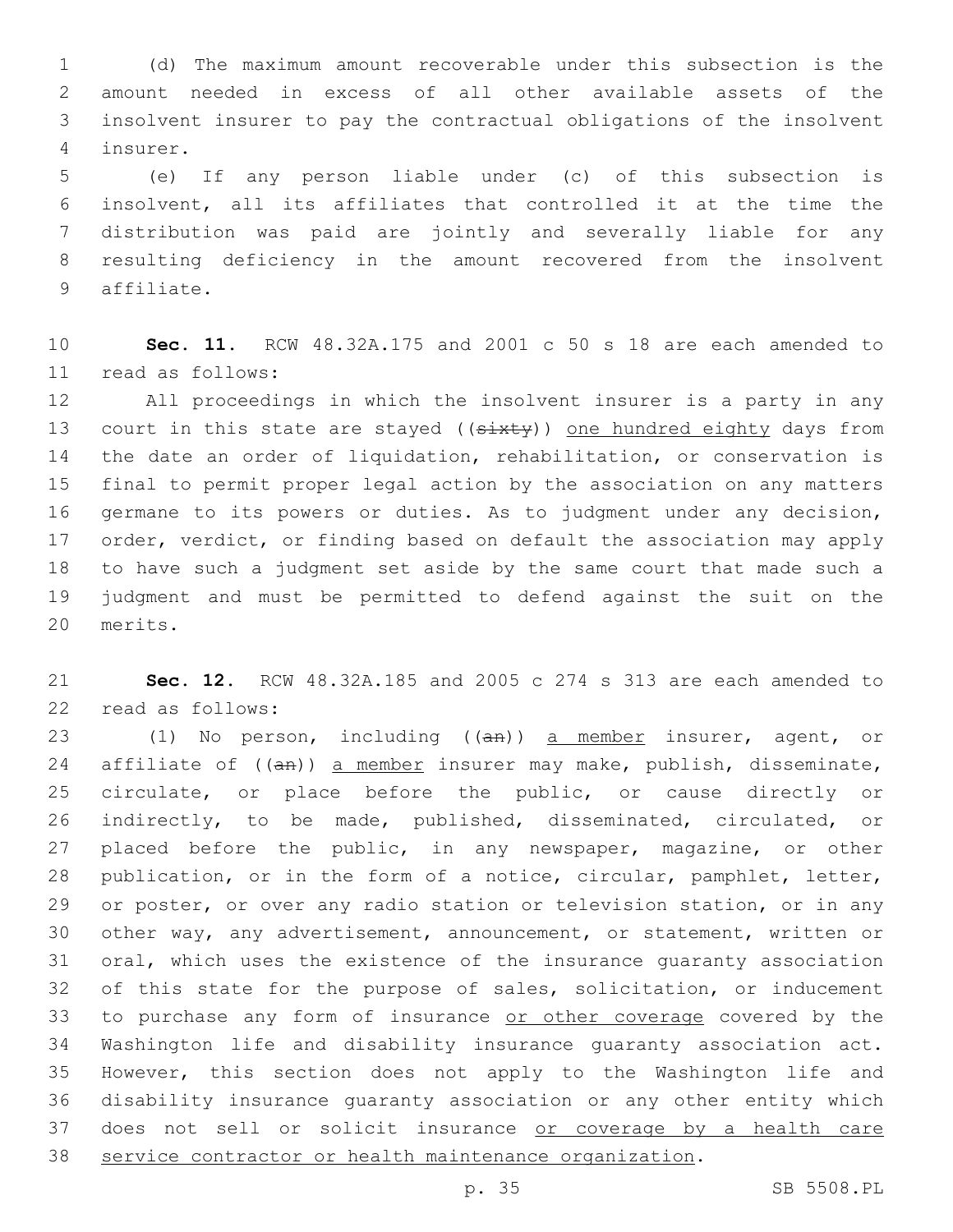1 (2) ((Within one hundred eighty days after July 22, 2001, the)) 2 The association shall prepare a summary document describing the 3 general purposes and current limitations of this chapter and 4 complying with subsection (3) of this section. This summary document 5 must be submitted to the commissioner for approval. The summary 6 document must also be available upon request by a policy owner 7 contract owner, certificate owner, or enrollee. The distribution, 8 delivery, contents, or interpretation of this document does not 9 quarantee that either the policy or the contract or the ((owner of 10 the policy or contract)) policy owner, contract owner, certificate 11 holder, or enrollee is covered in the event of the impairment or 12 insolvency of a member insurer. The ((description)) summary document 13 must be revised by the association as amendments to this chapter may 14 require. Failure to receive this document does not give the policy 15 owner, contract owner, certificate holder, enrollee, or insured any 16 greater rights than those stated in this chapter.

 (3) The summary document prepared under subsection (2) of this section must contain a clear and conspicuous disclaimer on its face. The commissioner shall establish the form and content of the 20 disclaimer. The disclaimer must:

21 (a) State the name and address of the life and disability 22 insurance guaranty association and insurance department;

23 (b) Prominently warn the ((policy or contract owner)) policy 24 owner, contract owner, certificate holder, or enrollee that the life 25 and disability insurance guaranty association may not cover the 26 policy or contract or, if coverage is available, it is subject to 27 substantial limitations and exclusions and conditioned on continued 28 residence in this state;

29 (c) State the types of policies or contracts for which quaranty 30 funds provide coverage;

31 (d) State that the member insurer and its agents are prohibited 32 by law from using the existence of the life and disability insurance 33 guaranty association for the purpose of sales, solicitation, or 34 inducement to purchase any form of insurance, health care service 35 contractor coverage, or health maintenance organization coverage;

36 (e) State that the policy  $(6 + e)$  owner, contract owner, 37 certificate holder, insured, or enrollee should not rely on coverage 38 under the life and disability insurance guaranty association when 39 selecting an insurer, health care service contractor, or health 40 maintenance organization;